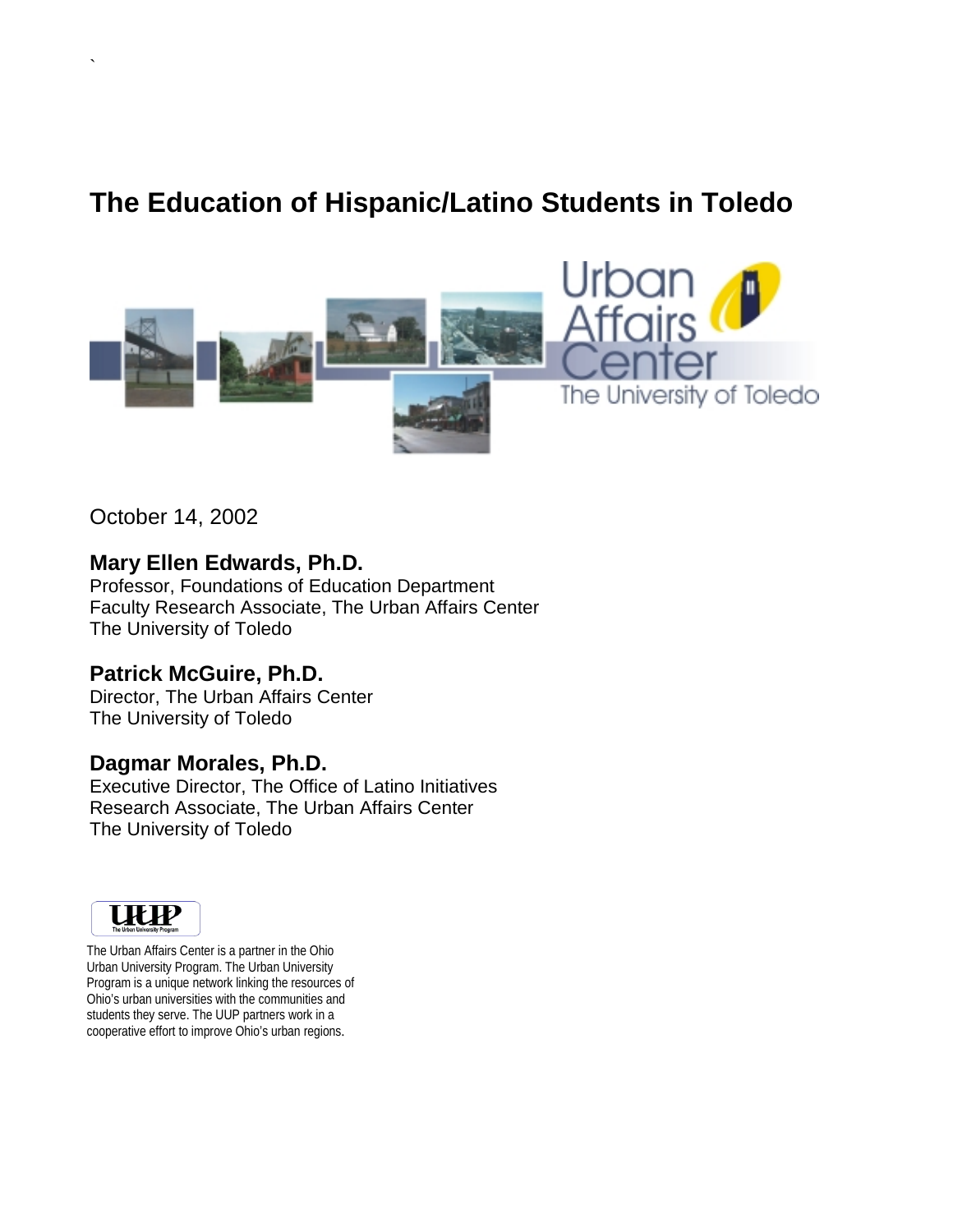Prepared for The City of Toledo Hispanic Affairs Commission Date October 14, 2002

By The University of Toledo Urban Affairs Center

**Mary Ellen Edwards, Ph.D.**  Professor, Foundations of Education Department Faculty Research Associate, The Urban Affairs Center The University of Toledo\

**Patrick McGuire, Ph.D.**  Director, The Urban Affairs Center The University of Toledo

# **Dagmar Morales, Ph.D.**

Executive Director, The Office of Latino Initiatives Research Associate, The Urban Affairs Center The University of Toledo

**The University of Toledo Urban Affairs Center 2801 W. Bancroft St. Toledo, Ohio 43606 419**!**530**!**3591 E-Mail: uac@utoledo.edu** 

**This publication is available for download at the following website: HTTP://uac.utoledo.edu**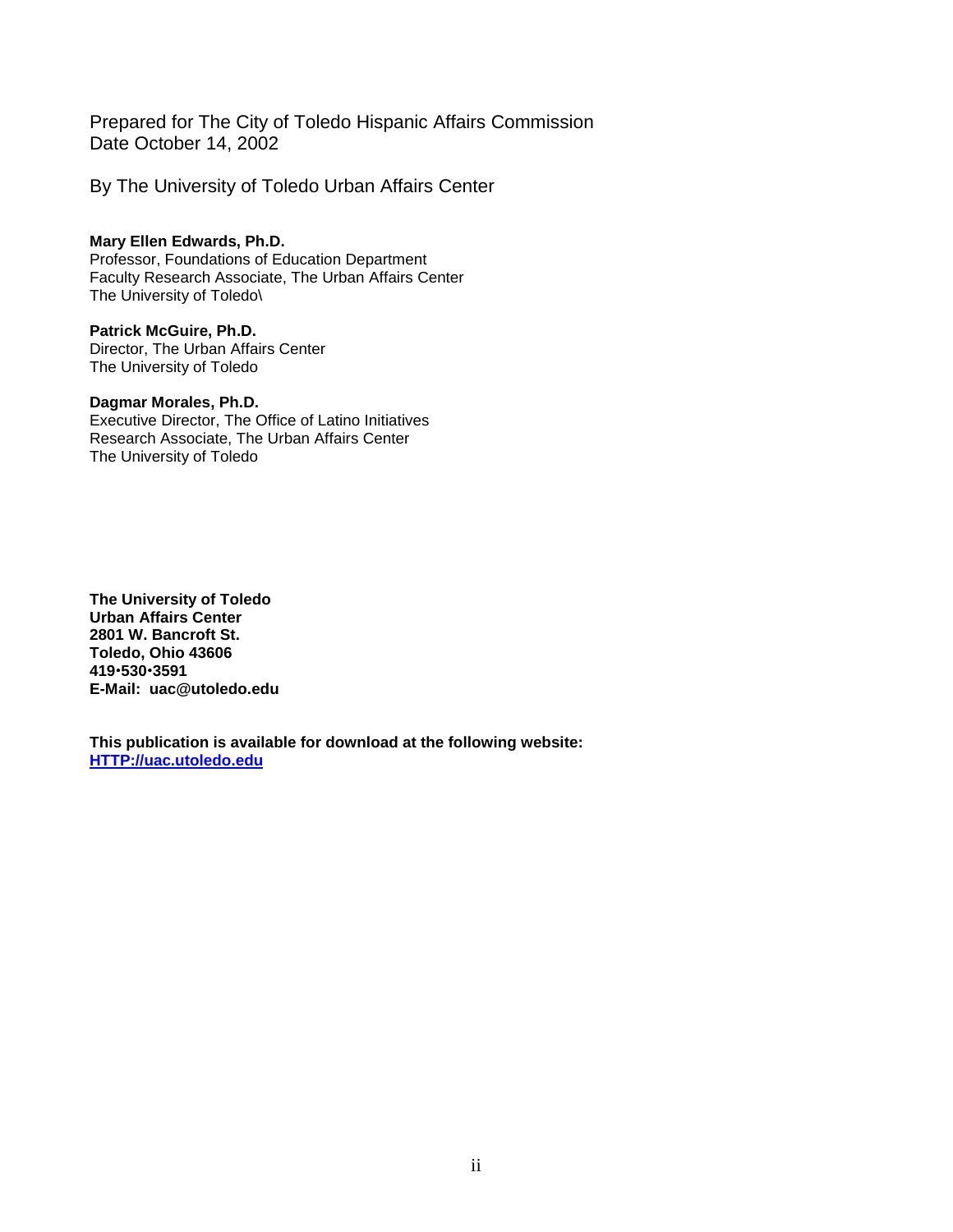# **The Education of Hispanic/Latino Students in Toledo**

October 14, 2002

**Mary Ellen Edwards, Ph.D.**  Professor, Foundations of Education Department Faculty Research Associate, The Urban Affairs Center The University of Toledo\

**Patrick McGuire, Ph.D.**  Director, The Urban Affairs Center The University of Toledo

**Dagmar Morales, Ph.D.**  Executive Director, The Office of Latino Initiatives Research Associate, The Urban Affairs Center The University of Toledo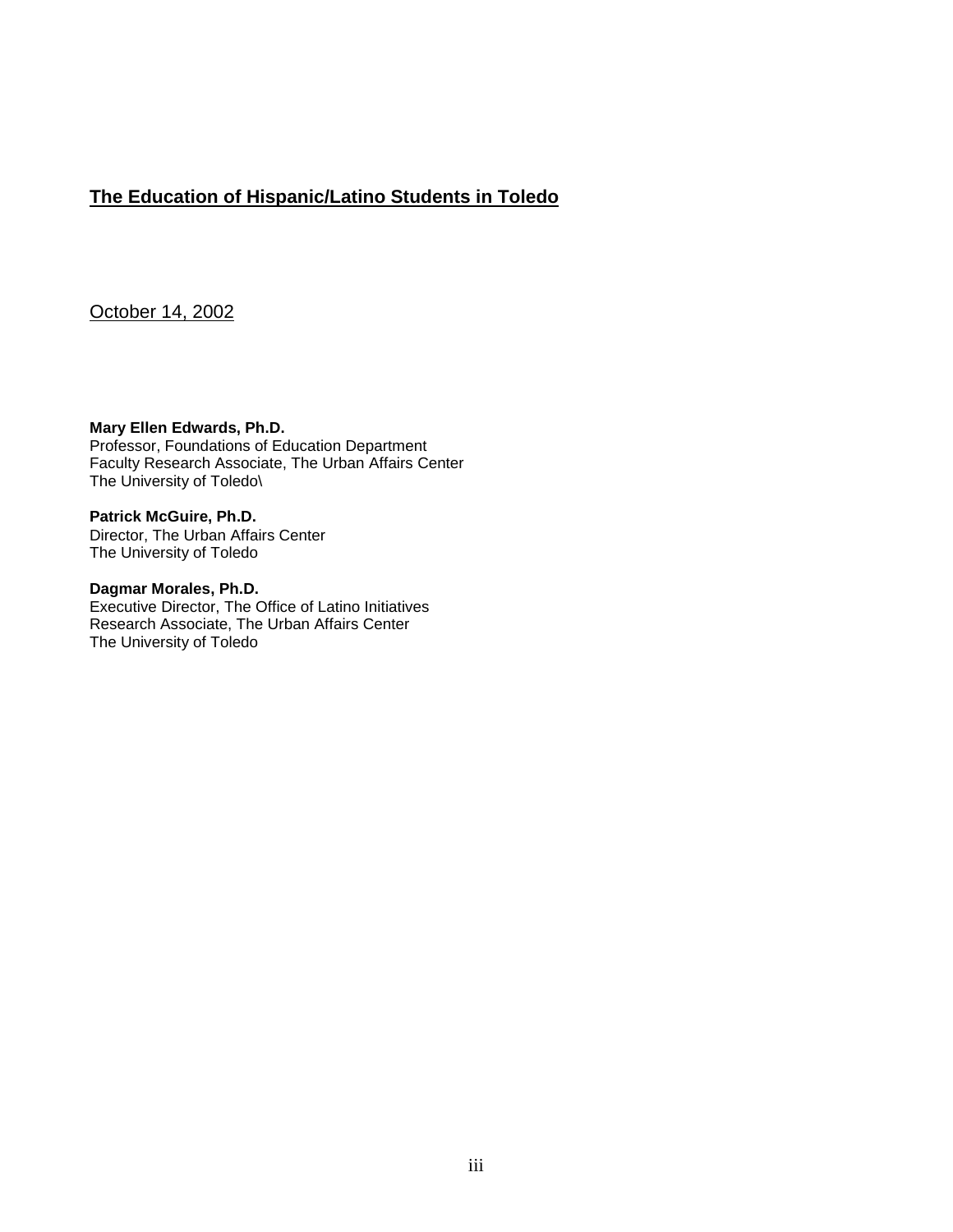# **Executive Summary**

Nationally, Hispanic/Latino students are the fastest growing segment of the school population in all regions, while locally their enrollment patterns in Toledo Public Schools have been fairly stable. They make up at least 10 percent of the school population in ten TPS elementary schools. Two elementary schools, Marshall and Westfield have Hispanic student populations of between 20 and 25 percent. They make up about 10 percent of the enrollment at Leverette, Jones, and East Toledo junior high schools and at Woodward, Libbey and Waite high schools.

Hispanic/Latino students encounter serious difficulties within the schools of our nation, state, and city.

- ! While dropout rates for White and Black youth have declined nearly 40 percent since 1972, the current dropout rates for Hispanic/Latino youth remain higher than for all other ethnic groups. In 2001 only 63 percent of America's Hispanic youth had completed high school.
- ! In Ohio schools, White students taking the fourth grade proficiency tests passed at rates two to three times higher than African-American children, with Hispanic children passing at rates about midway between White and African American children.
- ! In Toledo, Hispanic/Latino public school students generally replicate this state proficiency test pattern at the fourth and sixth grade levels, but their scores are closer to Blacks than to the midpoint between Whites and Blacks. As students get older, the ethnic-based differences become smaller. On some tests local Hispanic ninth grade students have the lowest passing rates.
- ! Evaluating the status of Hispanic/Latino students in Toledo Catholic schools is difficult. There is no standardized student data. The data we secured about Hispanic students in four local high schools suggest that Hispanics are under-represented relative to the general population, and relative to expectations given the religious tendencies in this community. This suggests that there may be barriers to entry, perhaps based on tuition and/or admission testing criteria.

However, there are also examples of success locally and elsewhere that can be emulated so that Hispanic/Latino Students can thrive in our schools.

- \* In Toledo, Marshall elementary school is a model of "best practice" for Hispanic/Latino students. Hispanic students make up 24 percent of the enrollment at Marshall and those students consistently have higher passing rates on proficiency tests than White and African American students. The only factor that separated Marshall from other Toledo schools was the teachers' ethnicity - three of Marshall's 28 teachers are Hispanic. *Hispanic Teachers Matter.*
- $\div$  Hispanic students in Toledo also did better than state and district norms at Westfield elementary, which like Marshall has over 20 percent Hispanic enrollment. A larger peer group seems to promote better results on proficiency tests. *Sizable Hispanic Peer Groups Matter.*
- $\bullet$  Nationally, effective programs for Hispanic/Latino students highlight a range of factors that are important for students at different age groups. Developing, supporting, and hiring more Hispanic teachers with special recruiting and licensing programs have helped Hispanic students in other parts of the country. For young Hispanic children enrollment in early childhood education programs is beneficial. In the primary grades teachers who provide support for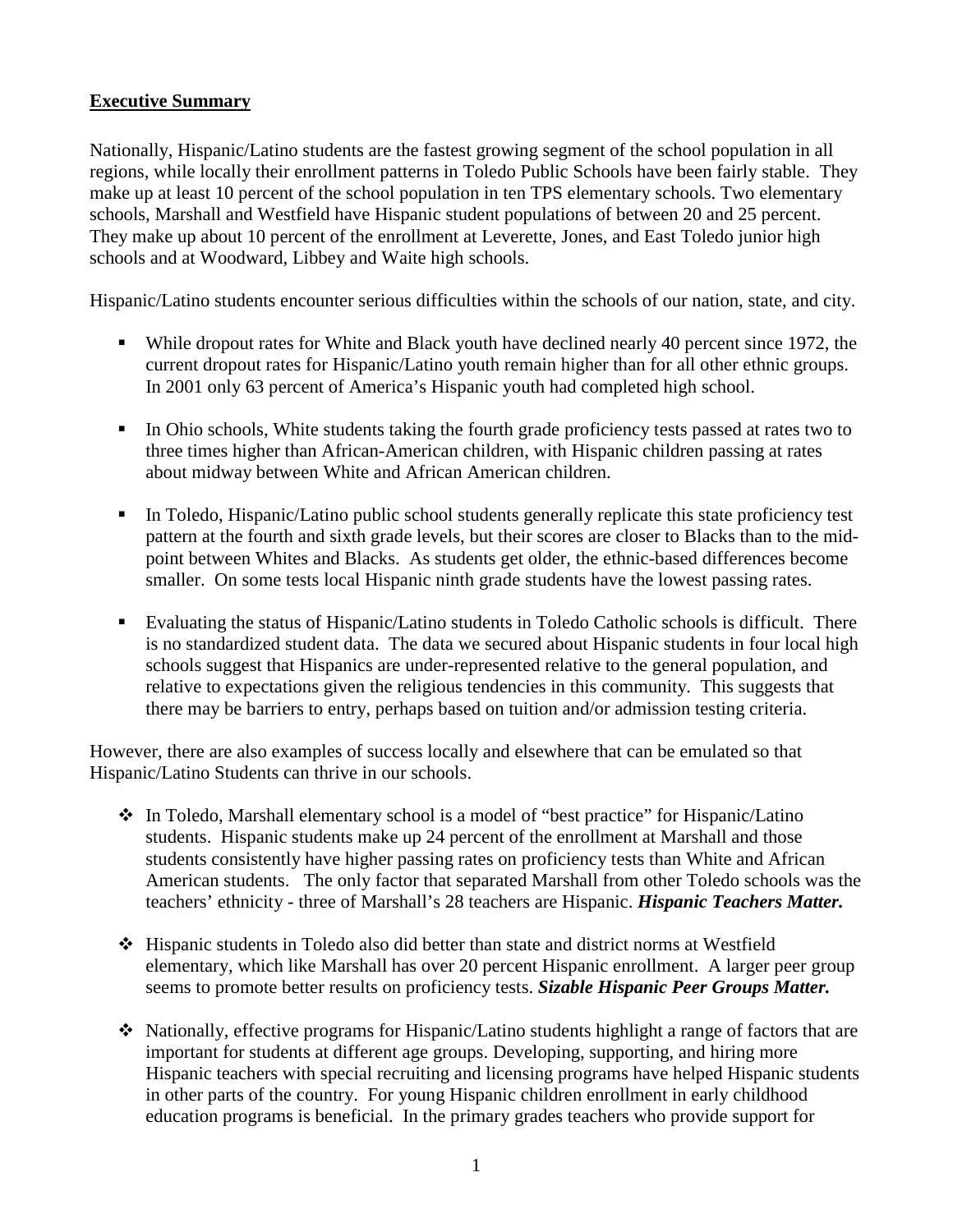native Spanish speakers and for Hispanic culture have students who progress better. Hispanic/Latino mentor are important for junior high students. For high school students, Community service activities are an important component contributing to educational effectiveness. *Hispanic teachers, specialized teacher education, targeted programs and initiatives, culturally empowering programs, and community involvement improve educational effectiveness.* 

 $\div$  Multi-state collaborative projects that track the academic work and health records of Hispanic/Latino migrant have been successful in keeping students in school. Other multi-state efforts to build leadership skills in the Hispanic community have also been effective in helping Hispanic/Latino students in schools. *Collaboration and on-going assessment of programs is crucial to student learning.*

This report finds:

- 1. The significant knowledge gaps exist in what is known about the educational attainment of Hispanic students in Toledo, impeding our ability to assess the status and potentially to measure improvement in student achievement.
- 2. To promote Hispanic/Latino student success there is a need for partnerships and coalition building in Toledo to focus activities and programs for Hispanic/Latino students and their families.
- 3. Changes are need in educational and social policies that affect Hispanic/Latino students and their families.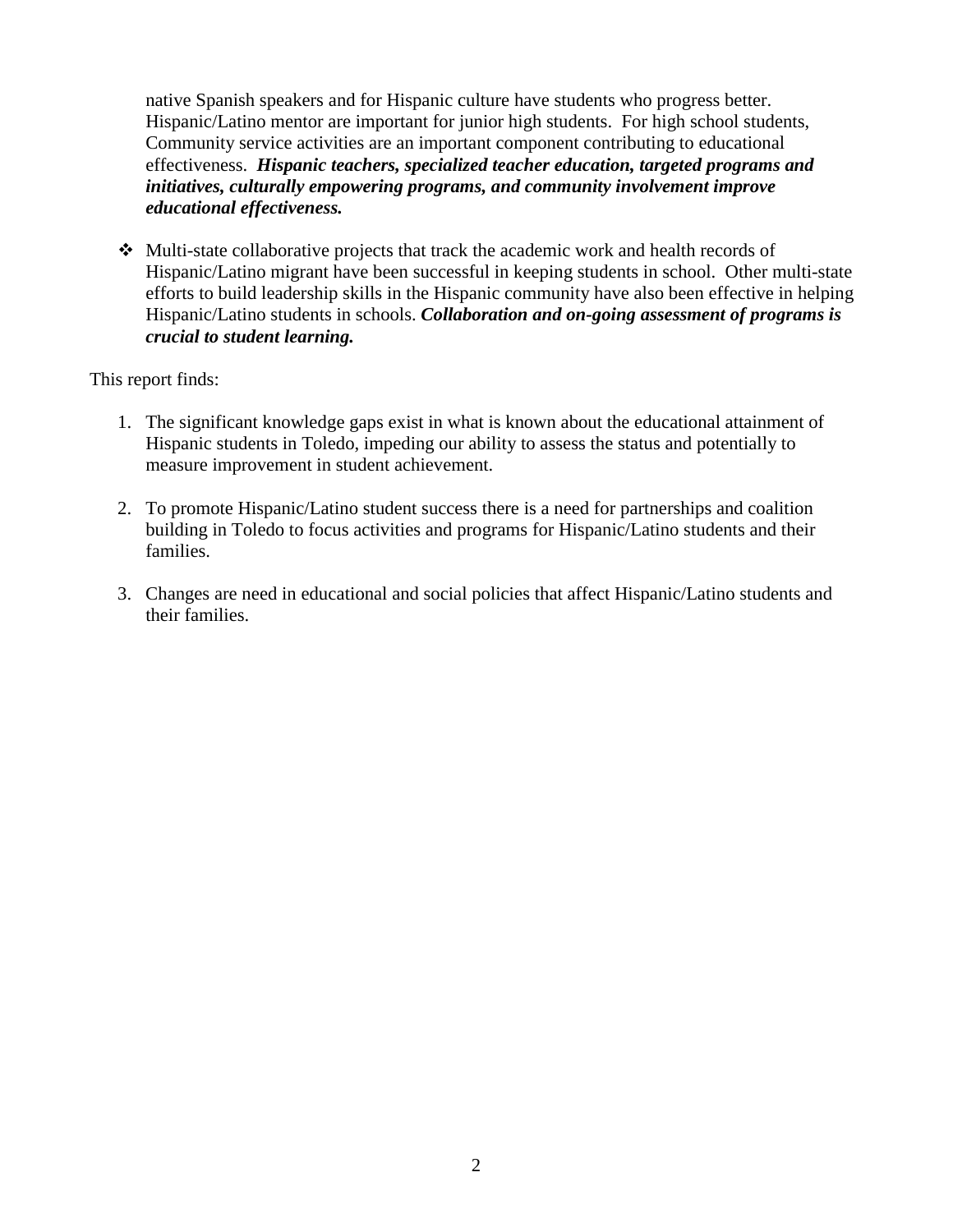# **Introduction**

 This is the report of the study of the educational environment and attainment of Hispanic/Latino youth in the City of Toledo. The University of Toledo Urban Affairs Center has prepared the report for the City of Toledo Commission for Hispanic/Latino Affairs

The study examines attendance patterns of Hispanic/Latino students in the City of Toledo, their rates of transfer and mobility within the city public school system, their dropout rates, and different measures of their educational attainments in city schools. The study also examines teacher and pupil factors in the schools serving Hispanic/Latino students. In addition to building a baseline of data describing the status of Hispanic/Latino students in Toledo schools, this research highlights "best practices" and programs serving Latino students here in Toledo and elsewhere in the country. The later information is intended to help identify how educational attainment might best be enhanced for Hispanic/Latino students in Toledo.

The following data sources were used to prepare the study:

- EMIS—Educational Management Information System data from the Ohio Department of Education on student attendance and achievement recorded by all Ohio public schools including Toledo Public Schools.
- National data from the National Center for Educational Statistics. (NCES)
- 2000 Census data from the US. Dept. of Commerce.
- United States Department of Agriculture (USDA) and United States Department of Education (USDE) data on "free and reduced lunches."
- Toledo Public School Data.
- Reports from individual Catholic high schools in Toledo.

# **Topic Areas**

The study presents an overview of the educational issues for Hispanic/Latino students nationally and in Ohio. The educational environment of Hispanic students in Toledo within these national and state contexts is examined in detail using different measures collected by the Toledo Public School (TPS) system and the Ohio Department of Education. Data examining educational attainment of Hispanic/Latino students in Toledo's Catholic high schools is also presented. The study next reports national studies of effective educational programs for Latino students that serve as models of "best practices". This study identifies Toledo schools that are models of "best practices" in serving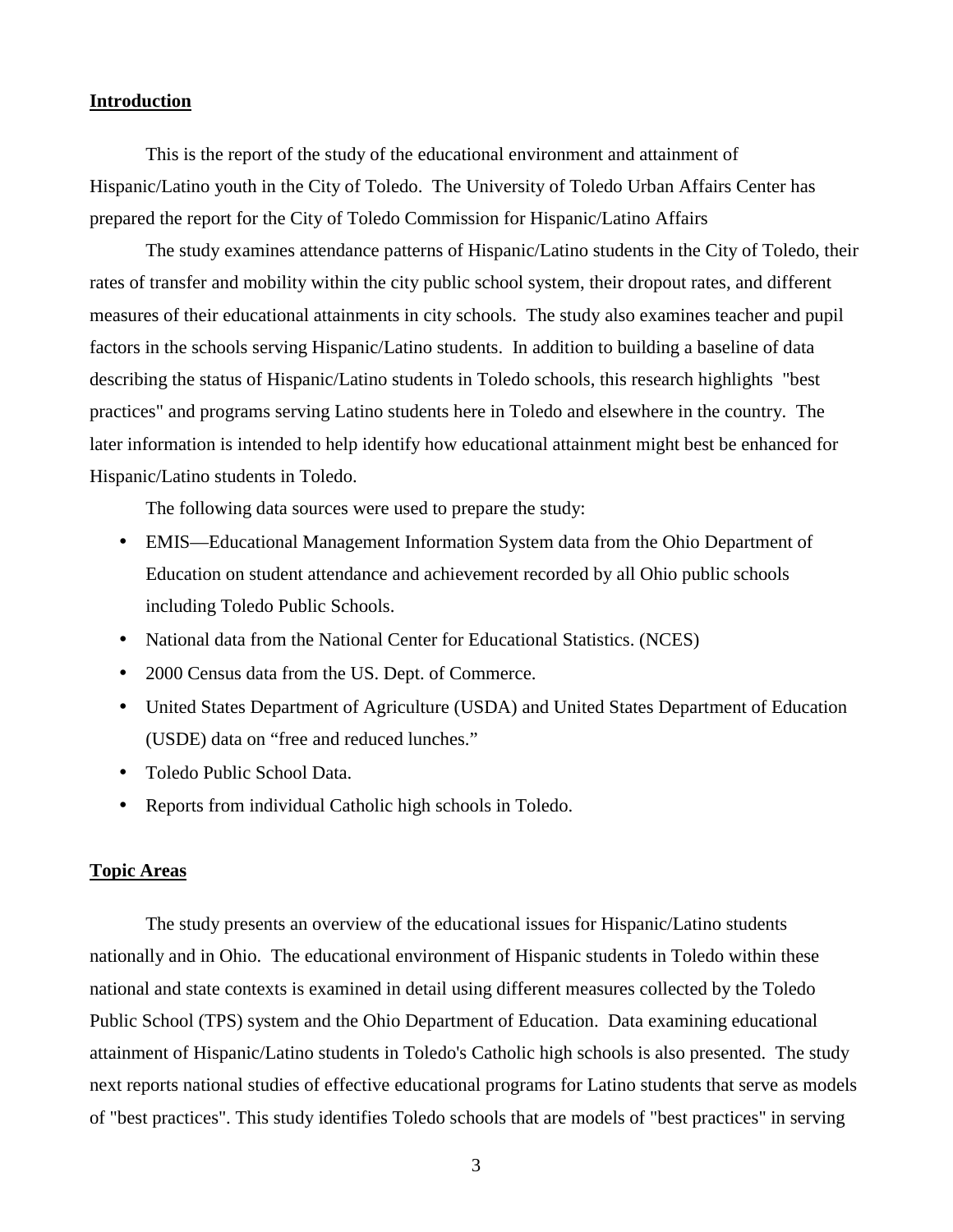Toledo's Hispanic/Latino students. Finally, based on the baseline data presented, the report proposes three areas of recommendations to the Toledo Commission for Hispanic/Latino Affairs to address and improve the educational attainment of Toledo's Hispanic/Latino students.

# **National Data on Hispanic/Latino Students**

The United States Department of Education recently issued a comprehensive report on educational attainments, *The Condition of Education 2002*, (Wirt, Choy, Gerald, Provasnik, Rooney, Watanabe, and Tobin, 2002). This study presents extensive data on the status of students in the nation. One of the first areas examined in the study is who participates in education in our nation. Based on information from last year, 2001, the data on participation of children in school at various levels, show that Hispanic students from the youngest ages do not participate in school at the same rate as Black and White children. Nationally, 56 percent of children between the ages of three and five, who have not yet entered kindergarten, attended center-based early childhood care and education programs. For Hispanic children between three and five years old, the rate of participation in these types of programs was only 40 percent (Wirt et al., 2002, p. 43).

*The Condition of Education 2002* (Wirt et al., 2002) reports on the dramatic shifts in the racial/ethnic distribution of children in the nation's public school systems. By 2000, 39 percent of all public school students were considered to be members of a minority group. This 17 percent increase since 1972 was largely due to increasing numbers of Hispanic students. Hispanic students made up 11 percent of the nation's public school population in 1972 and 17 percent in 2000. Black students made up 17 percent of the public school population in 2000 as well, however this is only a 2 percent increase since 1972. A regional analysis of minority populations in the nation's K-12 schools from 1972 to 2000 demonstrates that minority students make up 49 percent of students in the Western region. Although growth rates of Hispanic students in the West (where they make up 32 percent of the student body) are much more dramatic than in other regions of the country, this large increase in numbers of Hispanic students is also true for the Midwest region which has a much slower overall growth rate. In the Midwest Hispanic students make up 6 percent of all students in public schools (Wirt et al., p. 45).

 This national report also examines the persistence and progress of students from various ethnic groups in our nation's schools. School persistence and progress data for Hispanic students point to a glaring problem. While dropout rates for White and Black youth have declined dramatically, nearly 40 percent, since 1972, the rates for Hispanic youth have not declined and remain higher than the rates for all other racial or ethnic groups (Wirt et al., 2002, p. 73). Language continues to be a barrier to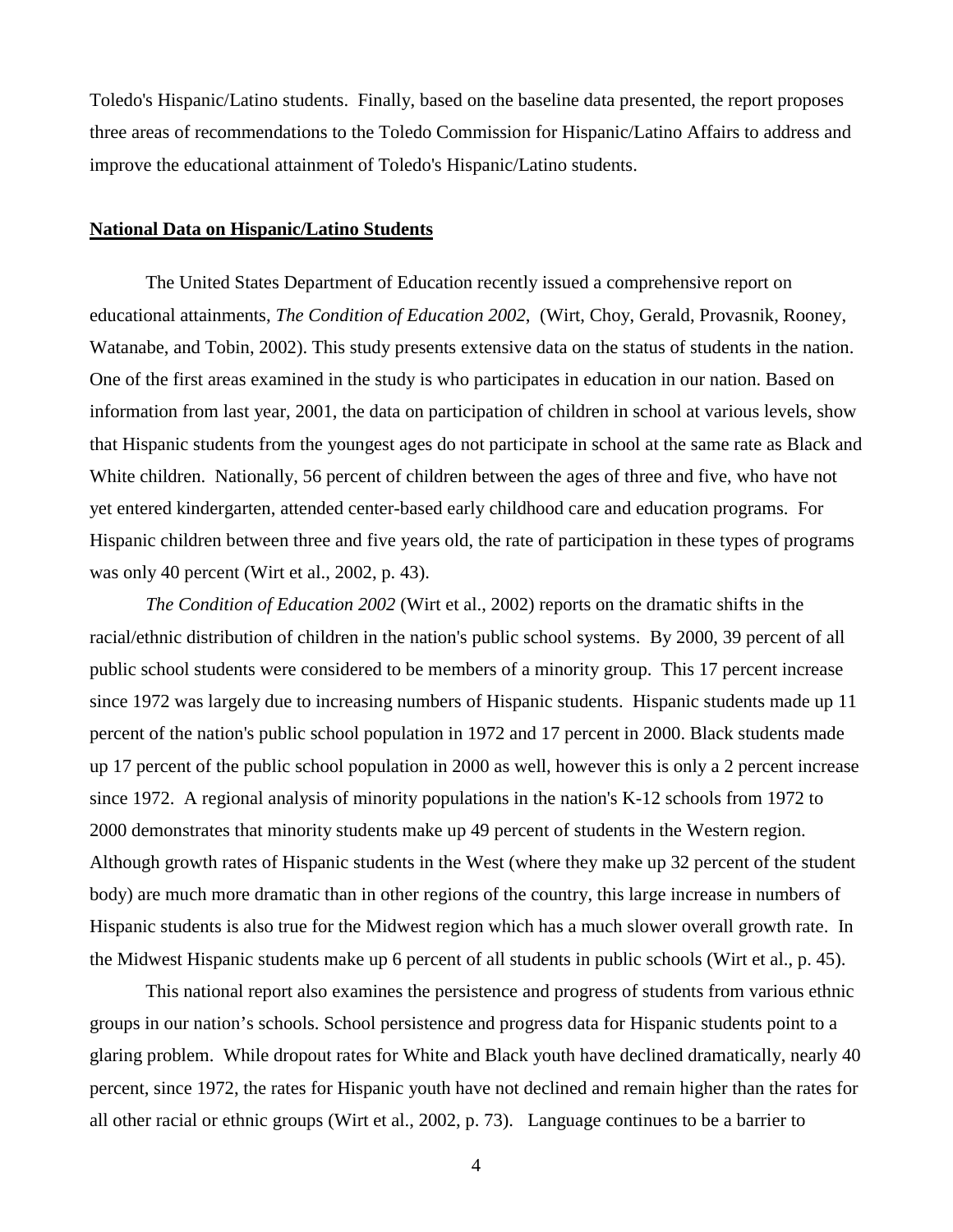education for Hispanic/Latino students. The dropout rate for Hispanic immigrants is particularly high accounting for 44 percent of all Hispanic dropouts, yet the dropout rates of 15 percent for first generation and 16 percent for later generation Hispanic students are still significantly higher than for all other racial/ethnic groups.

There are various ways of looking at high school completion and dropout rates. A 1999 study of dropout rates in the United States points out that Hispanic students make up just over 20 percent of all high school dropouts while they represent only about 13 percent of the high school population in grades 10-12 (Kaufman, Kwon, Klein, and Chapman, 2001 p. 4). This same study of dropouts underscores the problem for Hispanic youth. "A total of 1.4 million Hispanics were dropouts in 1999, representing 28.6 percent of all Hispanic young adults in this age group. In comparison, about 600,000 black young adults, or 12.6 percent of the total black population of 16- through 24-year olds, were dropouts in the corresponding period." (Kaufman et al., 2001 p.13) Dropout rates for Hispanic/Latino youth are the highest of any ethnic group and are more than twice the dropout rate found for Black students.

This year *The Condition of Education* (Wirt et al., 2002) also reports that high school completion rates for Hispanic students are much lower than that of other ethnic groups, mirroring the high dropout rates found for Hispanic youth. Again comparing progress over the past 30 years, from 1971 to 2001 Black students narrowed the gap from White students. Nationally in 2001, 87 percent of Black students completed high school compared to 93 percent of White students. In 1971, only 59 percent of Black students completed high school as compared to 82 percent of White students. While Hispanic students made considerable progress during the same period, with completion rates for Hispanic students going from 48 percent in 1971 to 63 percent in 2001, their completion rates have not approached the levels of White high school students, whereas Black students have approached the level of White students (Wirt et al., p.80).

 This same document reports a very similar pattern for Black, White and Hispanic students enrolling in college directly from high school. By 2001, 65 percent of White young adults had completed "some college" while 51 percent of Blacks and only 32 percent of Hispanics had done so. (Wirt et al., 2002 p.80) The same patterns for ethnic groups is found for graduate school or first professional school enrollments across the nation. While the rate of increase for Hispanic students matches that of other minority groups, the numbers of Hispanic students enrolling in graduate school or first professional school made up only 6 percent of this population of students in 1999, up from 2 percent in 1976. (Wirt et al., p.48)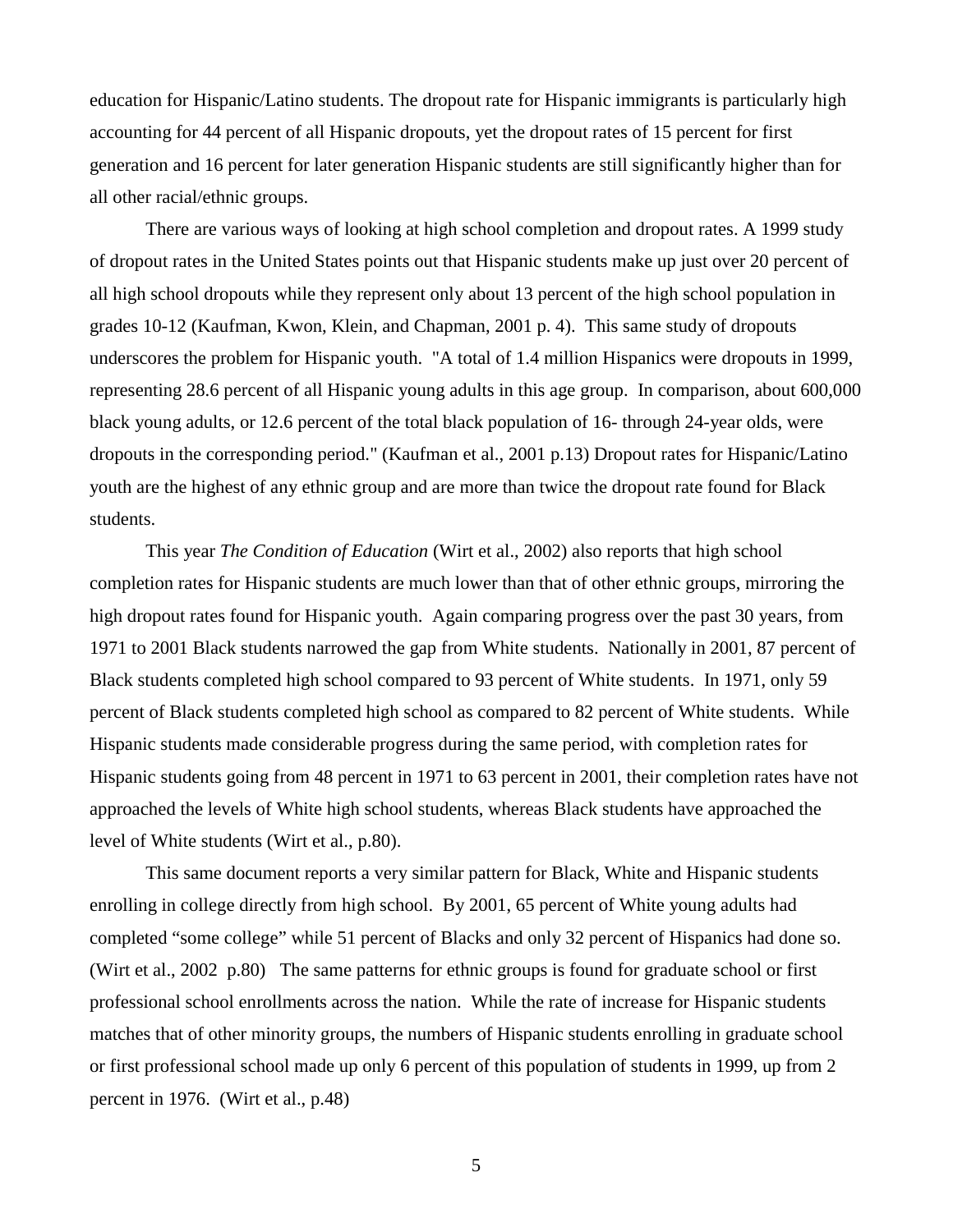# **State Data on Hispanic/Latino Students**

Following the national pattern, the growth rate of Hispanic/Latino students in the Ohio's public schools is the highest for all ethnic groups. The annual Ohio Department of Education report (Ohio Department of Education [ODE], 2002) states that there were 31,023 Hispanic students among the approximately 1.8 million school children in Ohio's public schools. While the growth rate of Hispanics shows that it is one of the fastest growing population groups in the state, currently Hispanic students make up only 1.69 percent of Ohio's public school population.

 The State of Ohio Department of Education reports proficiency test data for students in different racial/ethnic groups. (ODE, 2002) These proficiency test score reports show a consistent pattern for White, Hispanic and African-American students on fourth grade, sixth grade, and ninth grade tests. For example, the number of students passing the fourth-grade reading test in 2001 was 62.3 percent for White students, 39.6 percent for Hispanic students and 27.6 percent for African-American students. Similarly, on the fourth grade mathematics test in 2001, 66.6 percent of White children passed, 43.4 percent of Hispanic students passed, and 26.5 percent of African-American students passed.

When looking only at White, Hispanic and African American students in Ohio schools this pattern of White children passing at rates two to three times higher than African-American children with Hispanic students passing at rates about midway between White and African-American students is very consistent. The 2001 results for sixth grade reading show pass rates of 65.3 percent, 38.2 and 25.0 percent passing for White, Hispanic, and African-American students respectively. The figures for the 2001 sixth grade math test show 68.4 percent of White students, 40.8 percent of Hispanic students and 25.8 percent of African-American students passing.

Moving to the high school level a similar pattern is found. Overall, high school students do better on proficiency tests than elementary students. The level of differences between ethnic groups that is so striking at the elementary level is much less at the high school level. For the 2001 ninth grade tests 93.6 White students, 76.6 percent of Hispanic students, and 75.9 percent of African American students passed the reading portion, and 79.4 percent of White students 47.7 percent of Hispanic students, and 38.3 percent of African-American students passed the mathematics portion.

This pattern of relationship among White, Hispanic, and African-American students in Ohio's public schools is demonstrated on the next page in Figure 1. which shows the numbers of students meeting the graduation rate standard. Twelfth grade students must pass the ninth grade proficiency

 $\sim$  6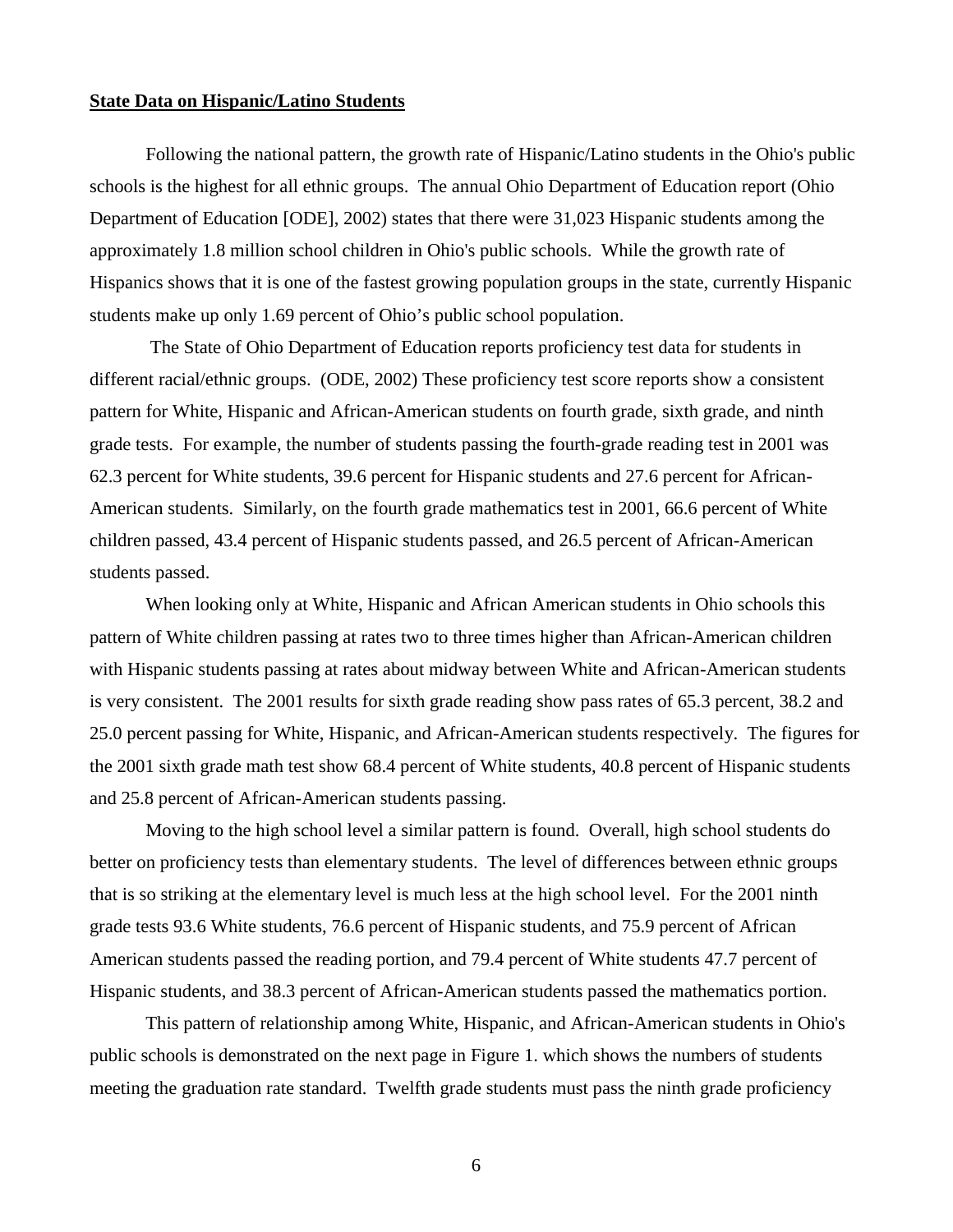

**FIGURE 1. Ninth Grade 2001 Ohio Proficiency Results by Ethnic Group**

tests to graduate from high school. At graduation 85.2 percent, 64.9 percent, and 59.8 percent of White, Hispanic, and African-American students respectively meet the state standard.

# **Latino/Hispanic Students in Toledo Schools**

# Hispanic/Latino population changes in Toledo

Suro and Singer (2002) in a recent report on Hispanic/Latino population growth in American cities based on the 2000 Census data, characterize Toledo as a *Small Latino Place.* Toledo, like other medium-sized midwestern cities, has had a relatively small base of Hispanic people and the rate of growth of the Hispanic/Latino population is relatively slow when compared to national rate of growth of the Hispanic population. However, even though the rates of growth are lower than the explosive increases found in other parts of the country, the increase in the Hispanic/Latino population in Toledo is sizable. These authors report that the Hispanic/Latino population in Toledo metropolitan area grew 45 percent between 1990 and 2000 from18,675 in 1990 to 27,125 in 2000. This growth rate was similar in both the central city and in Toledo's suburban areas. The 1990 central city Hispanic/Latino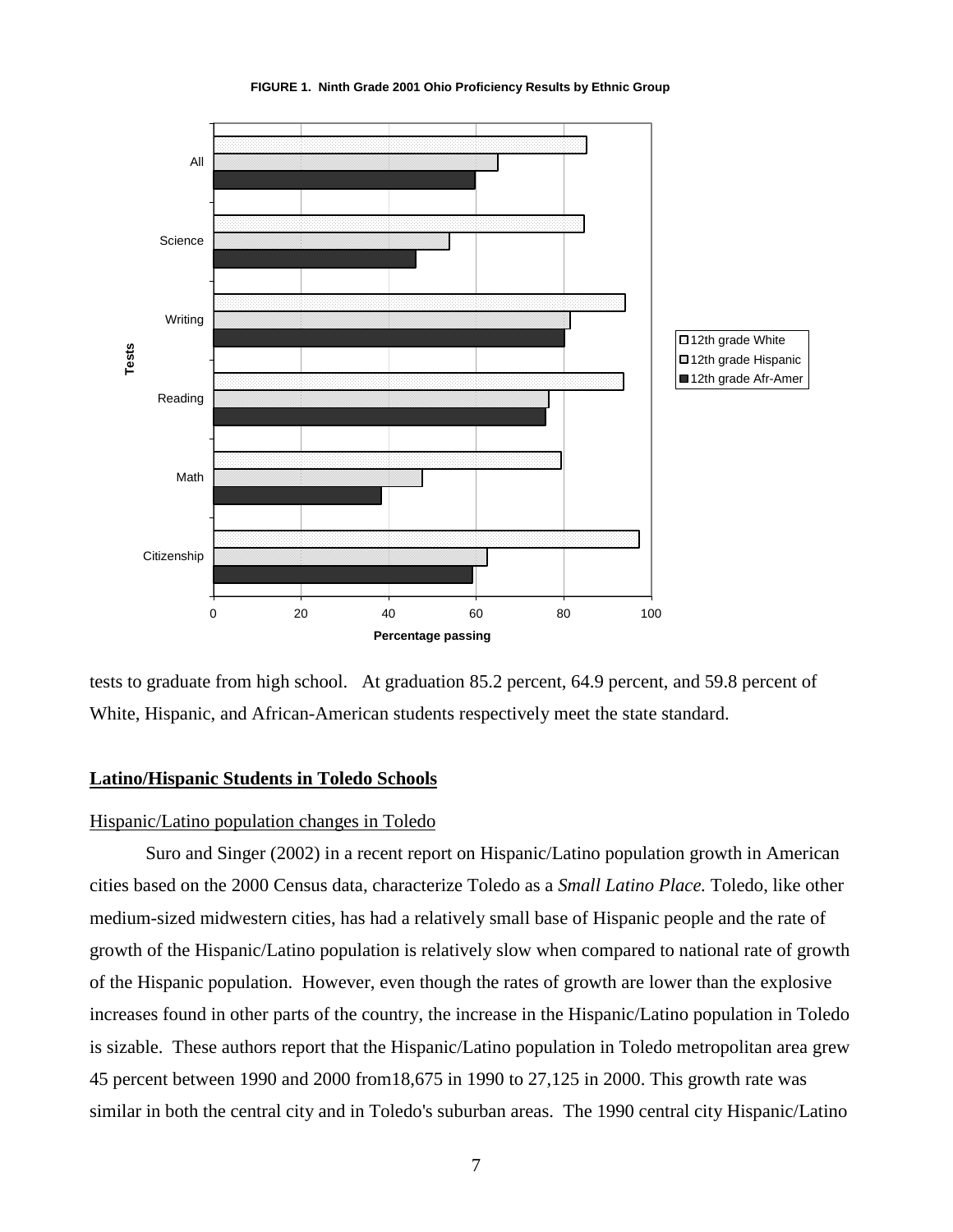population was 11,958 and by 2000 had increased 43 percent to 17,141. The suburban Hispanic/Latino population in 1990 was 6,717 and increased 49 percent to 9,984 by 2000.

# Patterns of enrollment.

An examination of the Toledo Public School (TPS) District shows that there have been only very small increases in the numbers of Hispanics present in the city's schools in the past five years (Toledo Public Schools, 2001). The number of Hispanic students in Toledo Public Schools increased slightly from six to seven percent in the 1999 school year. Similarly the numbers of Hispanic teachers in the TPS district increased from one to two percent in 1999. TPS reports one half of one percent (0.5%) of its administrators are Hispanic, and one percent (1.0%) of its staff members are Hispanic.

 The next area examined was the location of Hispanic/Latino students in the Toledo Public School district. Enrollment figures for Hispanic students in each TPS school were compared for each of the last four years (Toledo Public School Annual Report 1997, 1998, 1999, and 2000). Schools that had a consistent enrollment of at least ten percent Hispanic students were examined more closely to see if there were any large attendance shifts for Hispanic students in TPS. Figure 2 shows that in ten





elementary schools in Toledo, Hispanic students have made up between ten and twenty-five percent of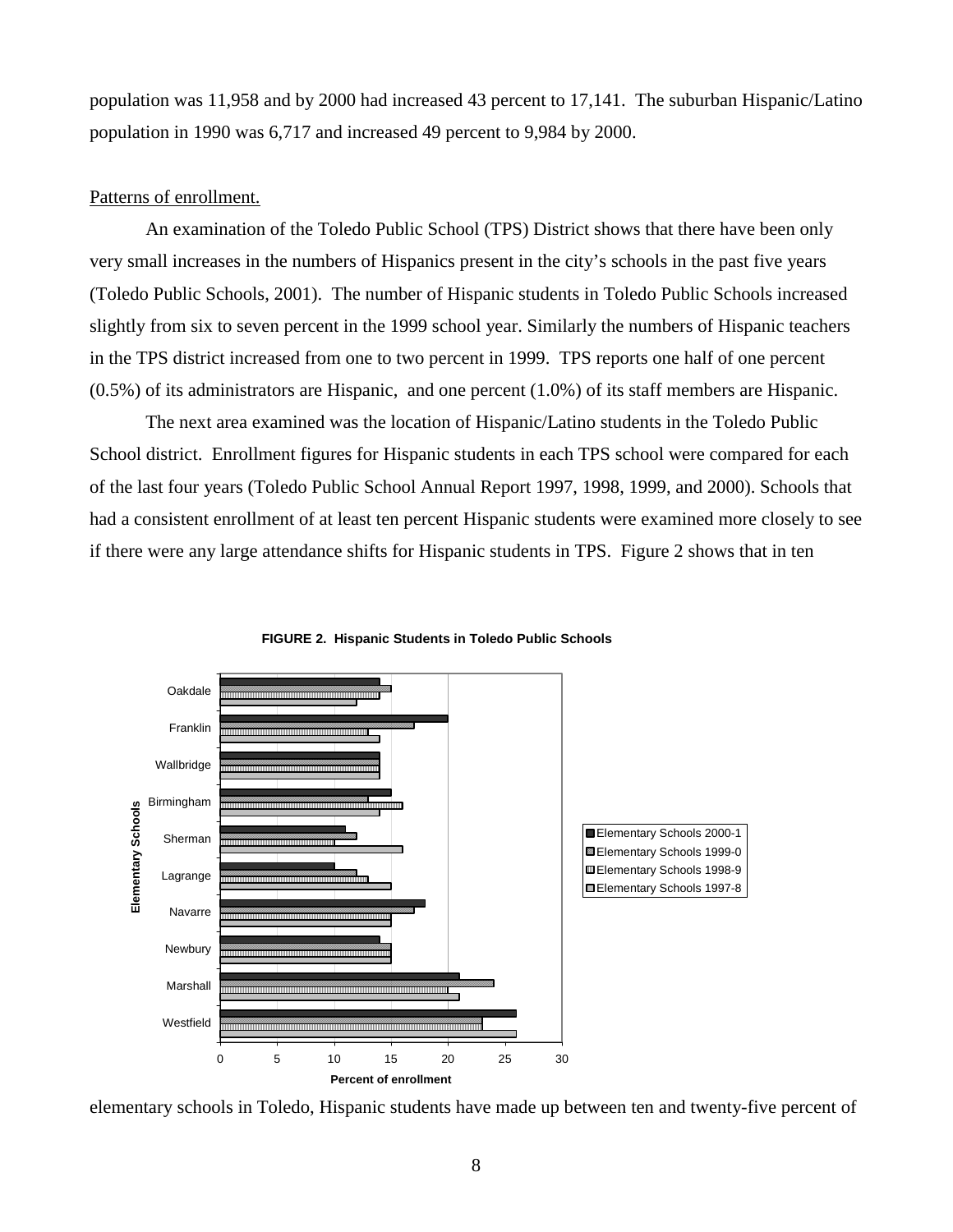the total school enrollment. While there has been some movement of Hispanic students among these ten schools, overall attendance patterns for Hispanic students in TPS are fairly stable. At Oakdale, Wallbridge, Birmingham, Sherman, Lagrange, and Newbury elementary schools Hispanic students have made up between ten and fifteen percent of the schools' enrollments for the past four years. At Franklin and Navarre, the number of Hispanic students has increased to between 15 and 20 percent over the past two years. Marshall and Westfield have had the highest enrollment of Hispanic students in Toledo elementary schools. For the past four years Hispanic children represented between 20 and 27 percent of all children at Marshall and Westfield. Hispanic/Latino students are found throughout the TPS district with the highest percentages found on the south and east sides of Toledo.

As Figure 3 demonstrates that similar patterns of enrollment have been found for Hispanic students in Toledo's junior high schools for the past four years. The majority of Hispanic junior high school students attend Leverette, Jones, or East Toledo junior high schools.



**FIGURE 3. Hispanic Students in Toledo Public Schools**

For the 2000-2001 school year, the number of Hispanic students attending Leverette dropped to nine percent of the total student population, while the percent of Hispanic students attending East Toledo increased to fourteen percent of the total number of students.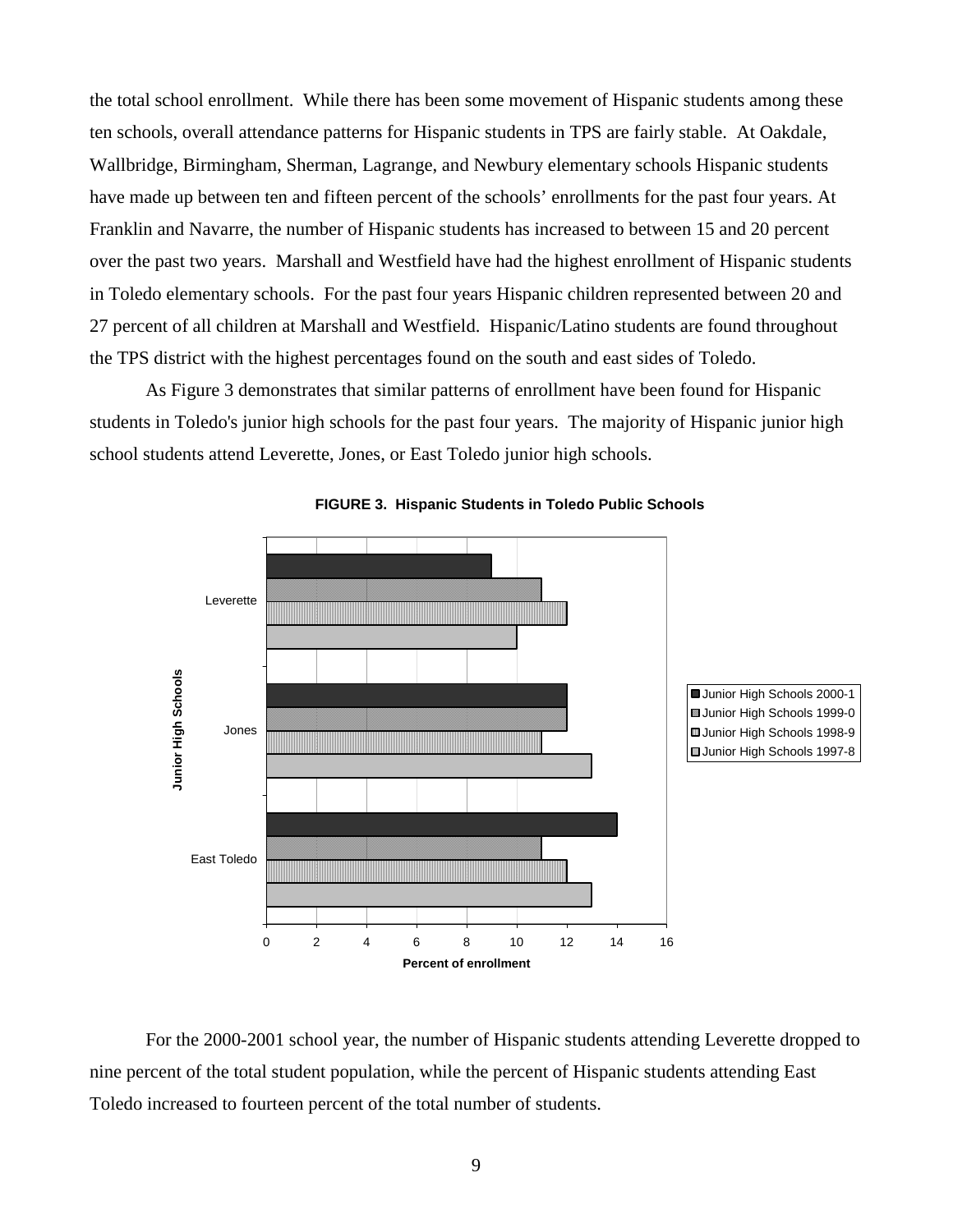The picture of Hispanic high school students in Toledo presented in Figure 4 shows a similar pattern to that found in the junior high schools. Toledo's Hispanic high school students are found primarily at Woodward, Libbey and Waite.



**FIGURE 4. Hispanic Students in Toledo Public Schools**

Over the past four years the number of Hispanic students at Waite high school has decreased somewhat with very small increases at Woodward and Libbey. This is somewhat different than the changes seen in Hispanic student enrollment patterns at the "feeder" junior high schools. The percentage of Hispanic students at Waite high school has decreased while the percentage of Hispanic students at its "feeder" junior high, East Toledo, has increased. One possible explanation for this finding may be that Waite high school, with 41 percent, also leads the district in the number of students moving in and out of the school during the year. Toledo public schools do not report dropout rates at individual junior high and high schools for students in general or by demographic groups. All that is reported is the number of students entering and leaving a school during the year. If students move to other TPS schools for some time and return to their first schools they are counted twice at each school as entering and leaving. The patterns seen here could be reflecting increased mobility of students and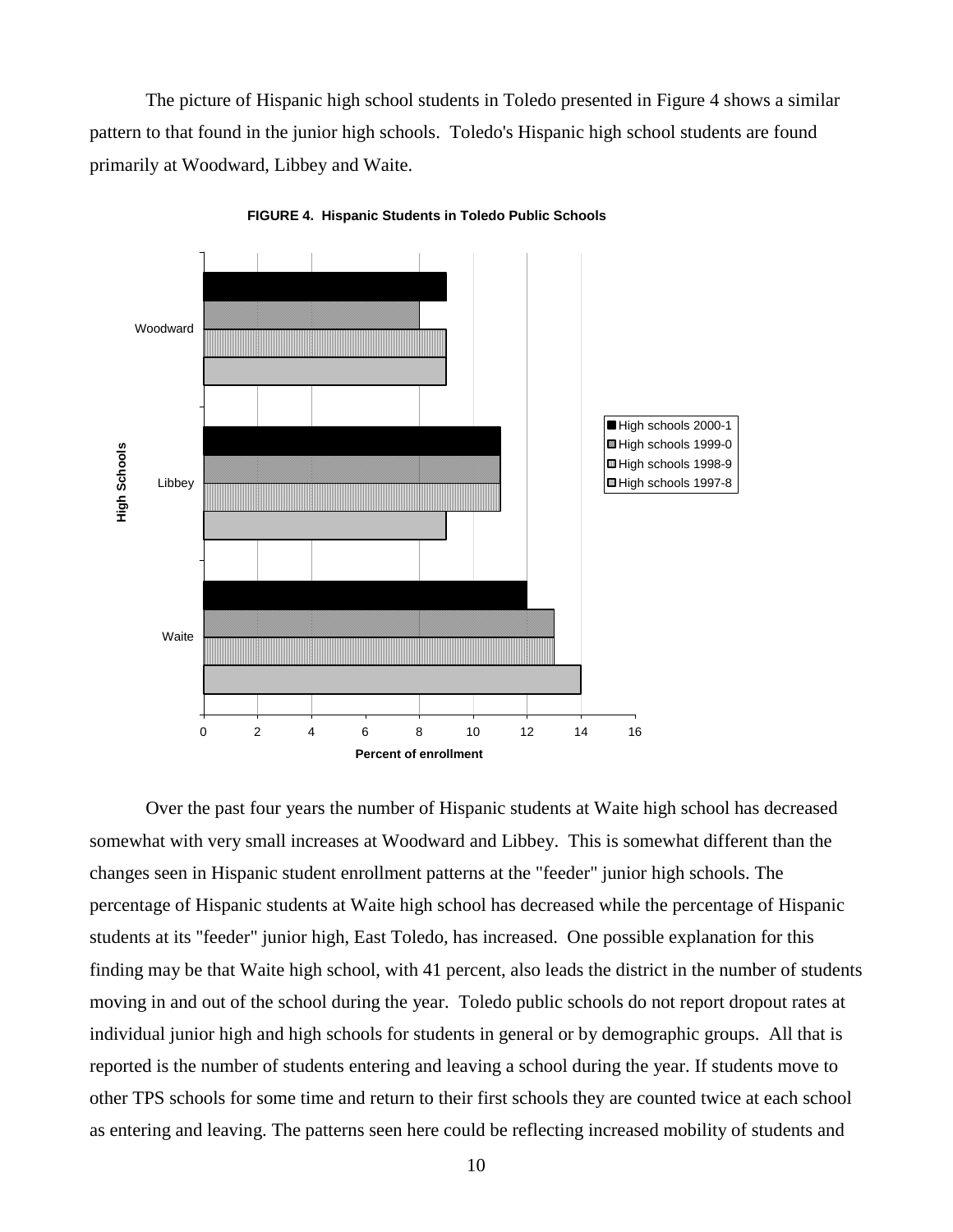families or they could be masking an underlying problem with differential dropout rates. Individual school data on students who leave school all together and their demographic characteristics are needed to examine the issue more closely.

There are two elementary schools that have large numbers of Hispanic students. Just over one in every four students at Westfield is Hispanic. The proportion of Hispanic/ Latino students at Toledo's junior high and high schools is smaller. At East Toledo Junior High and Waite High School Hispanic students make up only 12 to 14 percent of all students.

# Proficiency Test Scores

Results on the 2001 proficiency tests for different ethnic groups of students in the Toledo Public School district are part of the State of Ohio Department of Education, Educational Management Information System (EMIS). This site provides reports for each school district in Ohio and for each individual school building. In the Toledo metropolitan area, proficiency test data for students in different racial/ethnic groups for 2001 were examined for several local districts (Interactive Local Report Cards, 2002). Data from the following districts was extracted from the state database: Toledo Public Schools, Maumee City, Oregon City, Sylvania, Anthony Wayne, Ottawa Hills, Springfield Local, and Washington Local. In cases where the number of students in a particular ethnic group fell below a statistical significance level, data for the group was not calculated. Toledo Public Schools was the only district in the metropolitan area that had complete data by ethnic group for all levels of proficiency tests given in 2001. For this reason, it was not possible to compare results by ethnicity for TPS with other districts in the Toledo area. Toledo students overall have proficiency test scores significantly lower than the state average. This is true for all of the urban districts in Ohio. Proficiency test scores for Toledo students are similar to those found in Ohio's other urban districts.

Hispanic/Latino students in the Toledo Public Schools district showed a pattern of results on proficiency tests similar to that found across the state of Ohio. Looking at Toledo results on the 2001 proficiency tests for fourth graders by ethnic group, 23 percent of White children passed all tests, 6.2 percent of Hispanic fourth graders passed all tests, and 5.6 percent of all Black fourth graders passed all tests. Toledo fourth graders in all ethnic groups did best on the writing proficiency test with 71 percent of White children, 54 percent of Hispanic children, and 50 percent of Black children passing.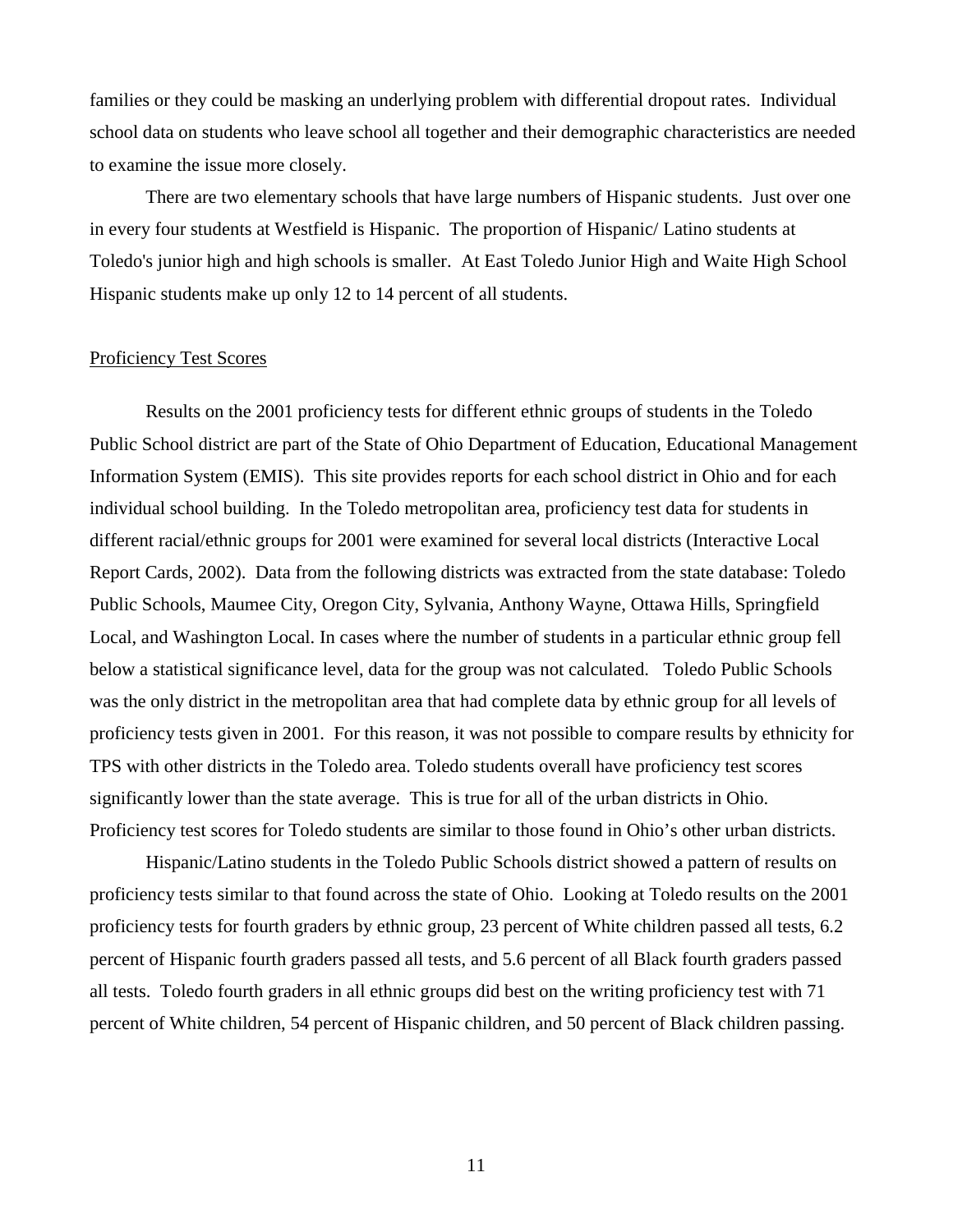Figure 5 shows the 2001 proficiency test results for Toledo's fourth graders by ethnicity for all tests.



**FIGURE 5. Fourth Grade 2001 Toledo Results by Ethnic Group**

This pattern of results for Toledo's Hispanic, White, and Black fourth graders mirrors the pattern found for ethnic students across the state. White students tend to score at higher levels with passing rates two to three times the passing rates for Black children. Hispanic children's passing rates fall somewhere between White and Black children, but usually closer to Black children and significantly below White children. The same pattern for ethnic groups is found on the math test as well as on the other more reading dependent proficiency tests. So, the extent to which language ability for Hispanic children may effect proficiency test data is not clearly evident. Information on the numbers of students with limited English proficiency (LEP) is collected and is part of Ohio's EMIS state database, however this data was not consistently available for all TPS schools and was not broken down by ethnicity.

The next year of testing occurs at the sixth grade in Ohio. Figure 6 shows that the pattern of passing proficiency tests by ethnic group for sixth graders in Toledo is similar to the pattern found for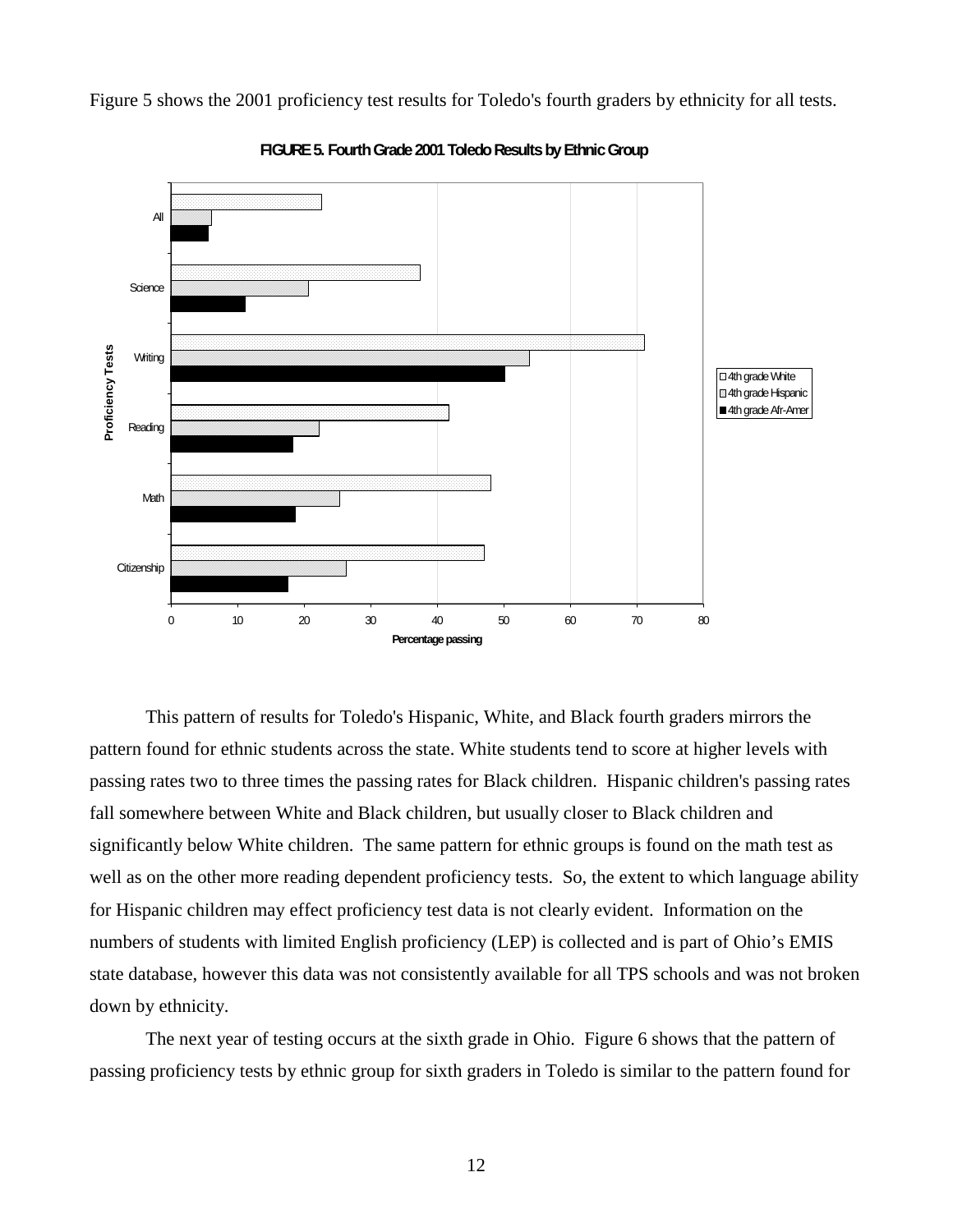

**FIGURE 6. Sixth Grade 2001 Toledo Results by Ethnic Group**

Like fourth graders, Toledo students in every ethnic group scored best on the writing proficiency test. Again this is also true of the state data overall. Toledo's Hispanic sixth graders in comparison to White and Black children tend to score midway between White and Black children. A comparison of fourth and sixth grade score on the proficiency tests shows that in most areas sixth graders have a higher overall pass rate on the proficiency tests. *One important finding is that the degree of differences between White sixth graders and Hispanic and Black sixth graders is reduced.* Hispanic sixth graders also tend to score closer to the middle of White students and Black sixth graders.

 The next round of proficiency tests in Ohio is the ninth grade test series. The ninth grade level test is given to students in eighth grade and each year in high school. Only passing rates on the ninth grade tests for ninth, tenth, eleventh, and twelfth graders are part of the state database of information.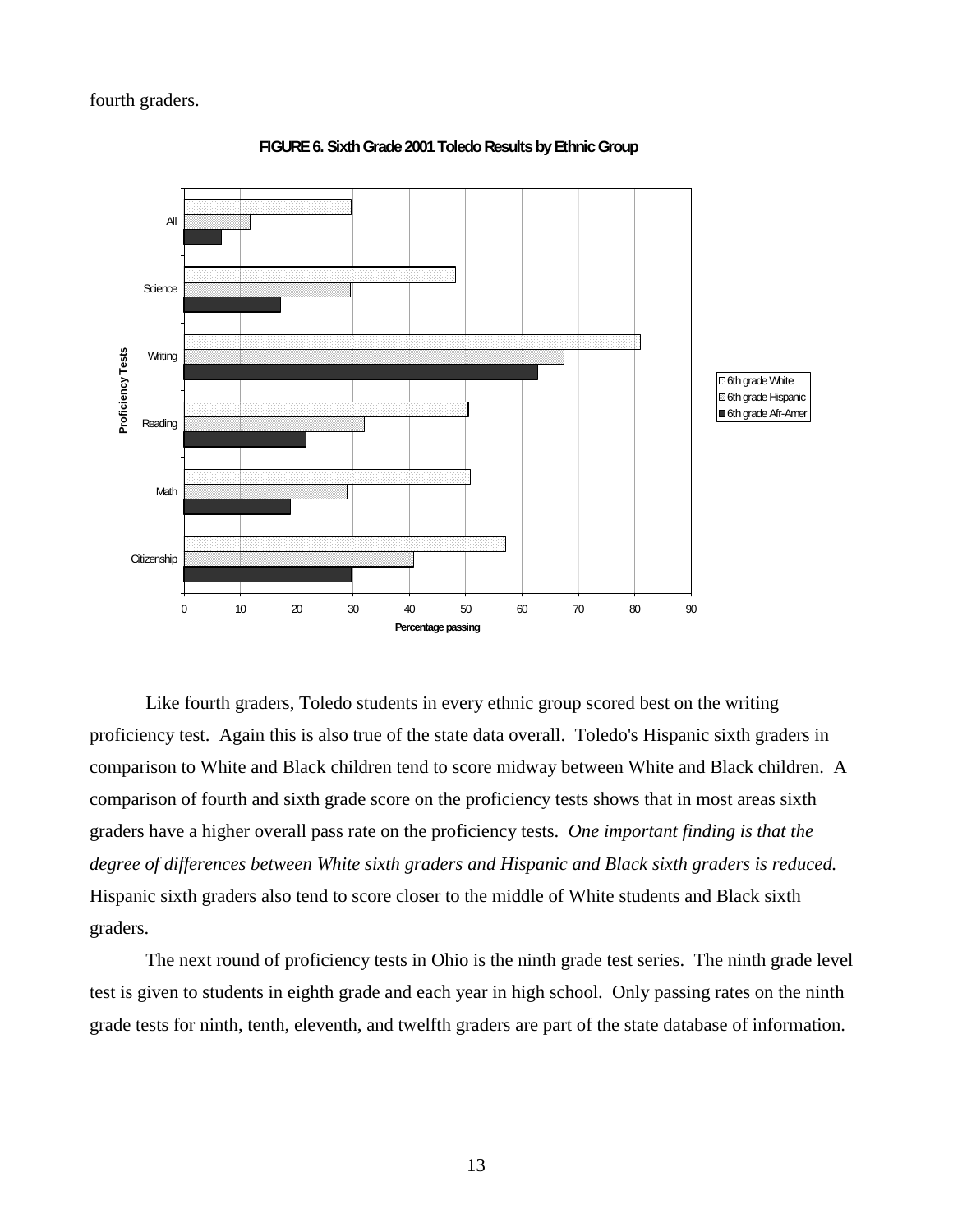The 2001 results for Toledo's ninth graders are presented in Figure 7.



**FIGURE 7. Ninth Grade 2001Toledo Results by Ethnic Group**

Using the same type of data organization for ethnic group performance on the 2001 ninth grade proficiency tests, major differences in the pattern of results for Toledo ninth graders are apparent. Toledo's ninth grade students have much higher passing rates on all of the ninth grade tests*. Also the differences between ethnic groups are much less than the differences found between ethnic groups on the fourth and sixth grade tests.* Hispanic and Black students still lag behind White ninth graders on all tests, but to a much smaller degree. *Hispanic students however, for the first time, have the lowest pass rates of any ethnic group on four of the five ninth grade proficiency tests.* Only on the ninth grade math test do Hispanic students pass at higher rates than Black students.

#### **Catholic High School Data**

The original design of this project included collection of data about Hispanic students attending Toledo area Catholic schools. There are no centralized data files with standardized information available for Catholic schools in Toledo. For this reason it was decided to limit the scope of the study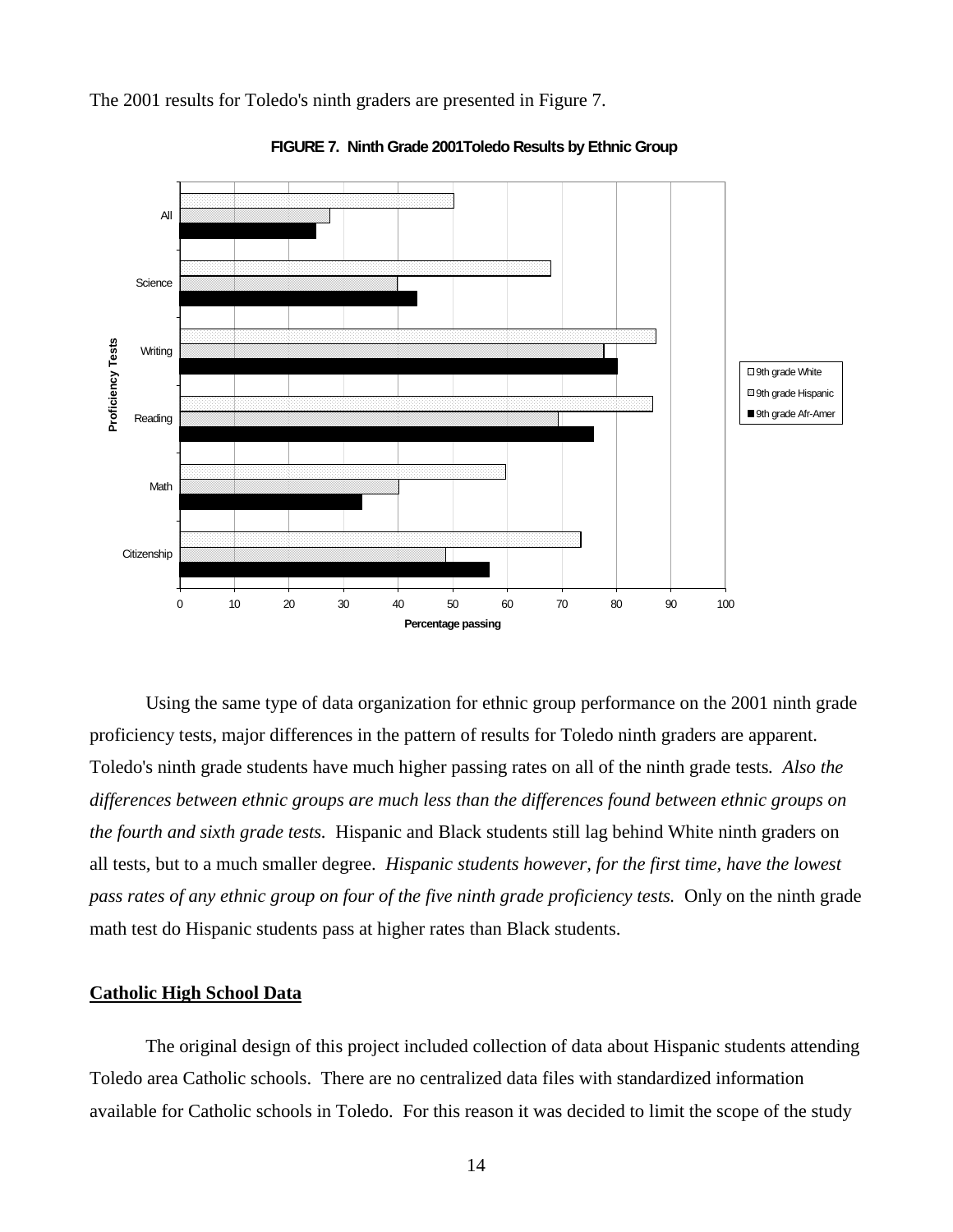of Catholic school students to the Catholic high schools in the Toledo area. Starting in April 2002, requests for information on ninth grade Hispanic students were made to all of the Catholic high schools in the Toledo area. While students in Toledo's Catholic high schools do take the Ohio ninth grade proficiency tests, the results of scores are available only from some of the schools and only available as unidentified individual student scores. Since there was no common way of measuring student outcomes from the proficiency test scores, the six Catholic high schools were asked for information about the first semester grade point average for all students. By August 2002, four of the area Catholic high schools: St John's Jesuit High School, Notre Dame Academy, Cardinal Stritch High School, and Central Catholic High School, had responded to our requests for information.

 The most surprising finding from the Catholic high school reports is the very small numbers of Hispanic students attending area Catholic high schools. For the 2001-02 school year Central Catholic had eleven Hispanic students in its freshman class of 265, Notre Dame had eight Hispanic girls in its freshman class of 135, Cardinal Stritch had seven Hispanic students in its freshman class of 104, and St. John's had five Hispanic boys in its freshman class of 230. All four of the Catholic high schools provided grade point averages for all freshman students. Two of the schools provided proficiency test results for all students on all of the five Ohio ninth grade tests. Two of the schools provided information on ethnicity for all students while two of the schools only indicated which of the students were Hispanic. Of the total numbers of students in the four Toledo Catholic high schools Hispanic/Latino students were only 4.2 percent of the total. Since the majority of Hispanics are Catholic, it was expected that Hispanic/Latino students would make up a higher percentage of the Catholic school population than the 6 percent of Hispanics found in the Toledo area.

The low numbers of Hispanic/Latino students in Toledo's Catholic high schools raise the question of why this is the case. One reason is probably a financial barrier. Catholic high school tuition in Toledo averages about \$6,500 per year and is a great deal higher than tuition charges in Catholic elementary schools. Also most of Toledo's Catholic high schools administer admission tests in addition to collecting data from applicants on the Ohio ninth grade proficiency tests taken by eighth graders. An examination of these scores for Hispanic students from the four Catholic high schools that provided data for the study showed that Hispanic students' scores on these tests are similar to those found for all students. Catholic high schools may be using this test data to screen out Hispanic/Latino students who do not do well on the tests. Because Catholic high schools do not have a standardized form for recording student data, it is not possible to investigate these issues further at this time.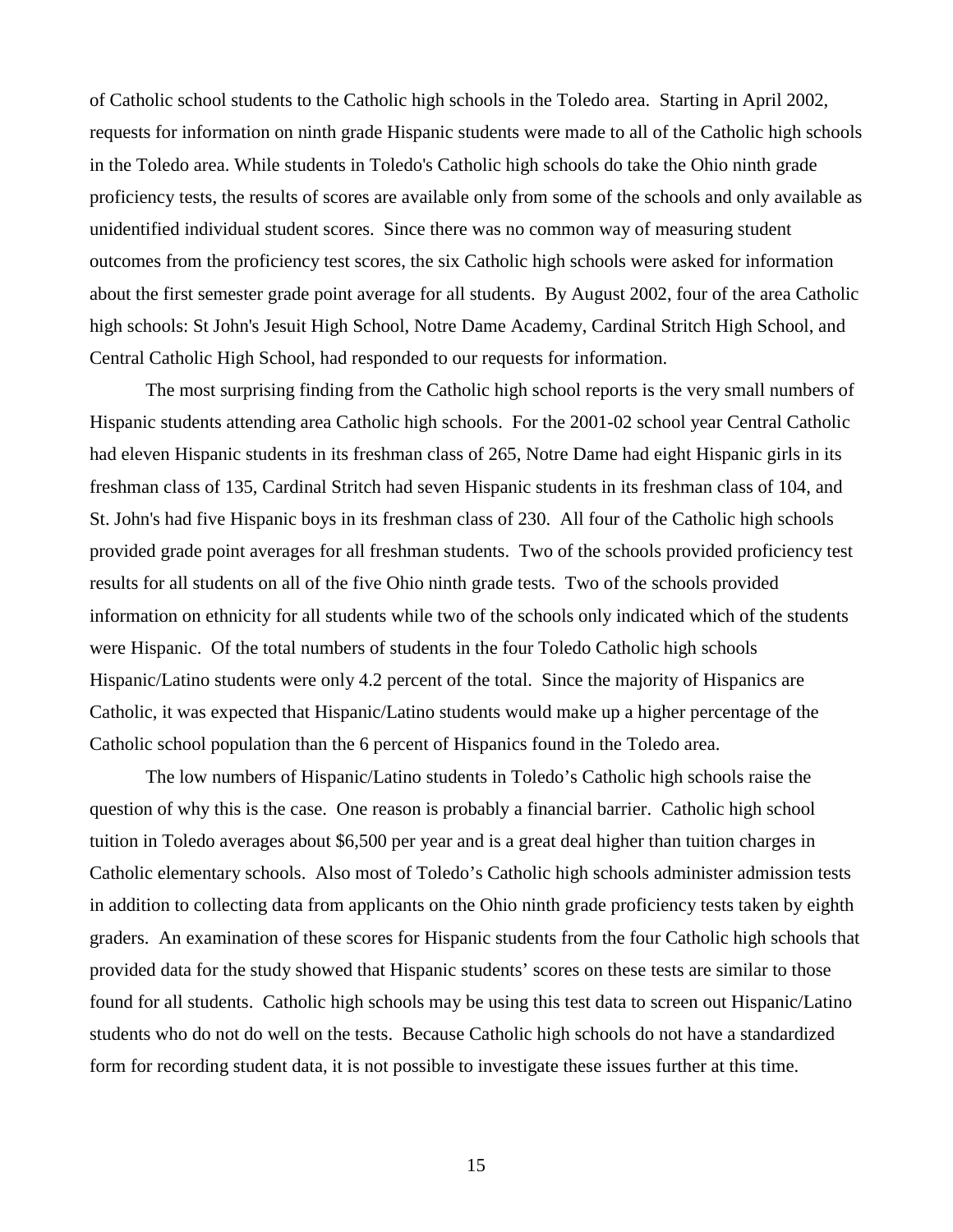Because of the very small numbers of Hispanic students at these Catholic high schools, individual students could easily be identified. Therefore, only broad information about Hispanic students in Toledo's Catholic high schools will be presented. Also the varying types of information from school to school, makes it impossible to look at the 31 Hispanic students at the four schools together as a group. There is no way to compare the performance of Hispanic students to students from other ethnic groups either between schools or within an individual school. For the two schools that did provide information on ethnicity and grade point average, the pattern looks similar to that found in the public high schools. Only small differences in grade point average are found between Hispanic, White and Black ninth graders. The pattern of these differences shows White students with higher grade point averages at both schools, Hispanic students at one of the schools rank midway between White and Black students, and in the other school Hispanic students' grade point average is lower than both White and Black students. Again, because of the small numbers it is based on, the significance and generalizability of this description of Toledo's Catholic Hispanic high school students is questionable.

## **Best Practices For Hispanic/Latino Students in Toledo Schools**

 To identify "best practices", passing rates on proficiency tests data were studied at the individual school level in the Toledo district. Schools serving a significant number of Hispanic students were examined, and the schools where Hispanic students passed proficiency tests at the highest levels were identified. Characteristics of the identified schools that supported the highest performance of Hispanic students were examined. Student and teacher factors were studied at these schools. Student characteristics examined included student mobility rates, student attendance rates, and numbers of economically disadvantaged students. Teacher characteristics examined included rates of teachers certified in their teaching area, teacher attendance rates, number of years of teaching experience, and teachers' ethnicity. Student teacher ratio for the school was another factor that was of interest, but these figures were not consistently available from the Ohio EMIS state database. Average teacher salary and total spending per pupil were also examined but there were no significant differences on these measures among individual identified schools in the Toledo district.

There are several important facts to keep in mind in this examination of Toledo schools where Hispanic students perform well. Most important is Toledo's standing as an urban school district in the state. The overall proficiency scores in Toledo schools, an urban district, are well below the 75 percent pass rate set as the Ohio standard. Toledo, like the other seven urban districts in the state has much lower passing rates on the proficiency tests. In comparison with Ohio's other urban school districts,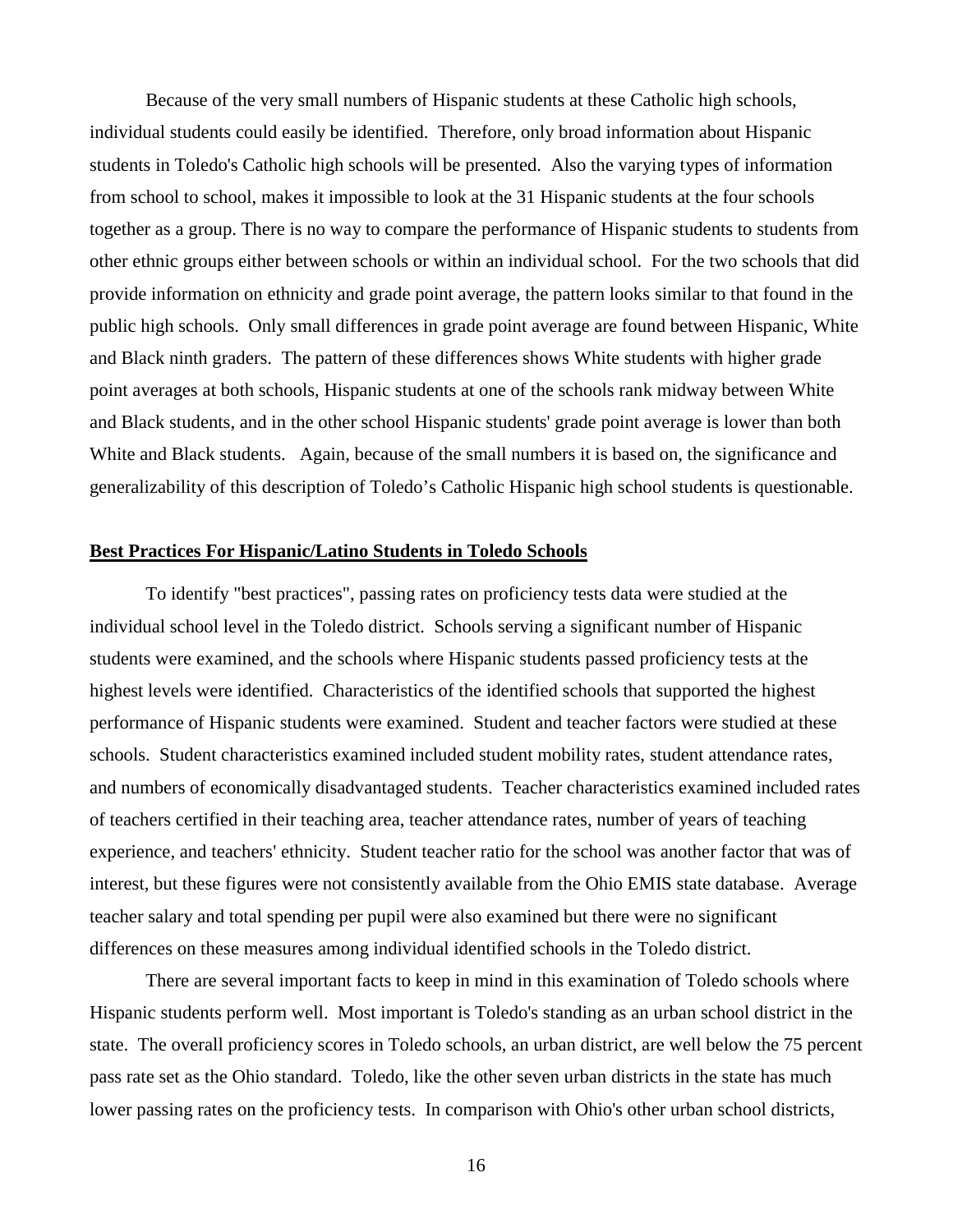Toledo 's passing rates rank in the upper quartile of Ohio's urban districts. The individual schools identified for this closer examination of student and teacher characteristics are not necessarily high performing schools. The schools were identified for closer examination because Hispanic students at the school had higher passing rates on proficiency tests than students in other ethnic groups.

At the elementary level, Marshall Elementary School in Toledo is a school serving a large number of Hispanic/Latino students. Hispanic students make up 24 percent of the 468 students at Marshall. Overall passing rates at the fourth grade level at Marshall are below TPS district averages in math, science and reading but close to TPS district averages in fourth grade citizenship and writing. Hispanic fourth graders at Marshall have higher passing rates on the math and science proficiency tests than White and Black students. In reading and writing Hispanic students pass at rates just a bit lower than those for White and Black students. In citizenship, Hispanic fourth graders have a passing rate of 42 percent, significantly above the 32 percent TPS district average, double the 22 percent passing rate for White students at Marshall, and significantly higher than the 7 percent rate found for Marshall's Black fourth graders on the citizenship test. These higher scores for Hispanic fourth graders at Marshall are not found in other Toledo elementary schools. Teacher and student factors at Marshall were examined further.

None of the student characteristics; mobility rates, attendance rates, and numbers of economically disadvantaged students at Marshall distinguished it from any of the other elementary schools. Similarly, most of the teacher characteristics studied; rates of teachers certified in their teaching area, teacher attendance rates, and number of years of teaching experience, did not separate Marshall from other district elementary schools. *The only factor that separated Marshall from other Toledo elementary schools was teachers' ethnicity.* Marshall is unique in having a significant number of Hispanic teachers. Three of Marshall's 28 teachers are Hispanic.

Westfield is the other Toledo elementary school with over twenty percent Hispanic enrollment. Westfield's proficiency test results for all fourth grade students are very similar to Marshall's. Westfield has similar student characteristics and similar teacher characteristics except that there are no Hispanic teachers at Westfield. Proficiency test results scores for Hispanic fourth graders at Westfield are marginally higher than scores for White and Black students in math, science, and reading, however, science scores for Hispanic students at Westfield are only half those of White students and Hispanic fourth graders' writing scores are significantly lower than scores for Black students.

A close look at Marshall and Westfield elementary schools and student results on fourth grade proficiency tests suggests *that a larger peer group for Hispanic students does seem to break the pattern of poor results on proficiency tests that is found for Hispanic students in most other state*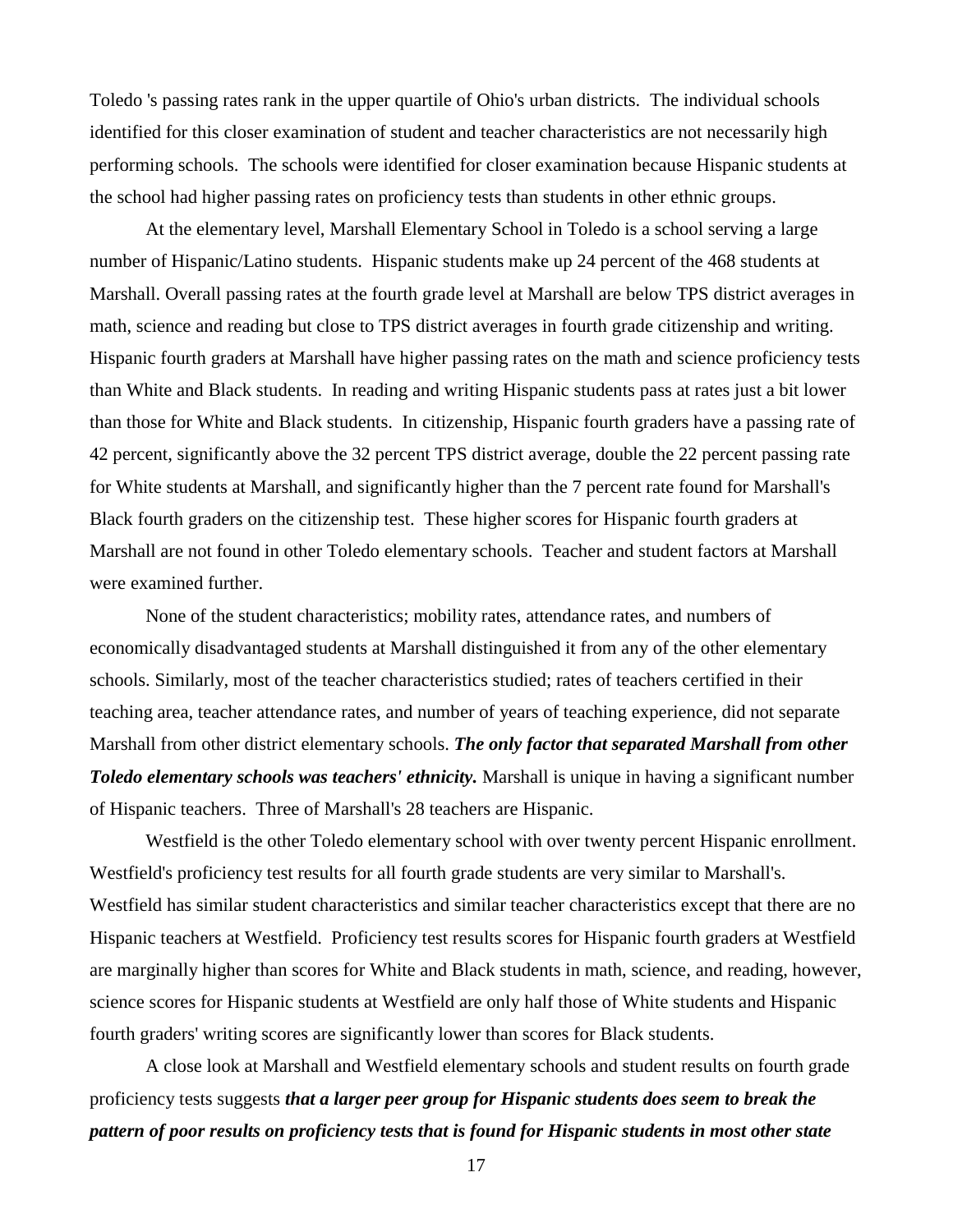*and Toledo district elementary schools.* In schools where Hispanic students make up over twenty percent of the school population, Hispanic fourth graders perform at levels similar to that found for other ethnic groups. While we have no direct knowledge of the interaction between teachers and children at Marshall*. The picture at Marshall indicates that when a significant number of Hispanic students have interaction with Hispanic teachers they perform at much higher levels than would be expected from state and district patterns.* It seems as if in addition to peer contact, contact with teachers who can serve as role models and who are much more likely to be bilingual in Spanish and English is very beneficial for Hispanic/Latino fourth graders.

The three high schools where Hispanic students make up about ten percent of the enrollment were examined next. While the Toledo district annual report (2001) does report overall passing rates on the ninth grade proficiency test for Toledo's eighth graders, the state data files used to look at proficiency test data for ethnic groups (Interactive Local Report Cards, 2002) do not report this data. Because of this inconsistency in local and state data reports, the Toledo's junior high schools were not examined in depth. The three Toledo high schools examined, Libbey, Waite, and Woodward do not show any distinctive patterns of relationship between proficiency test scores and ethnicity. An examination of ethnicity and proficiency test score data at Waite and Woodward for 2001 shows the same pattern that was found for the other Toledo and Ohio high schools; much less variation among ethnic groups, with Whites scoring at highest levels, Blacks at times in the middle and Hispanic students many times scoring at the lowest levels. Libbey high school has the fewest differences between White, Hispanic, and Black ninth graders on the various ninth grade proficiency tests.

# **Best Practices in Other Places**

Slavin and Calderon (2000) have published an extensive academic review of effective school programs for Latino students. These authors stress that the important factors for effective educational programs for Latino students change with the age of the students. For preschool age groups, getting more Hispanic children into preschool programs in a priority. Most effective grade school programs are focused on providing bilingual support for early elementary students. Effective junior high school programs provide mentoring for students. Effective high school programs for Hispanic/Latino students include community service components.

The following case studies are included with the report to demonstrate some of the most innovative and successful programs that have been developed in other parts of the country. The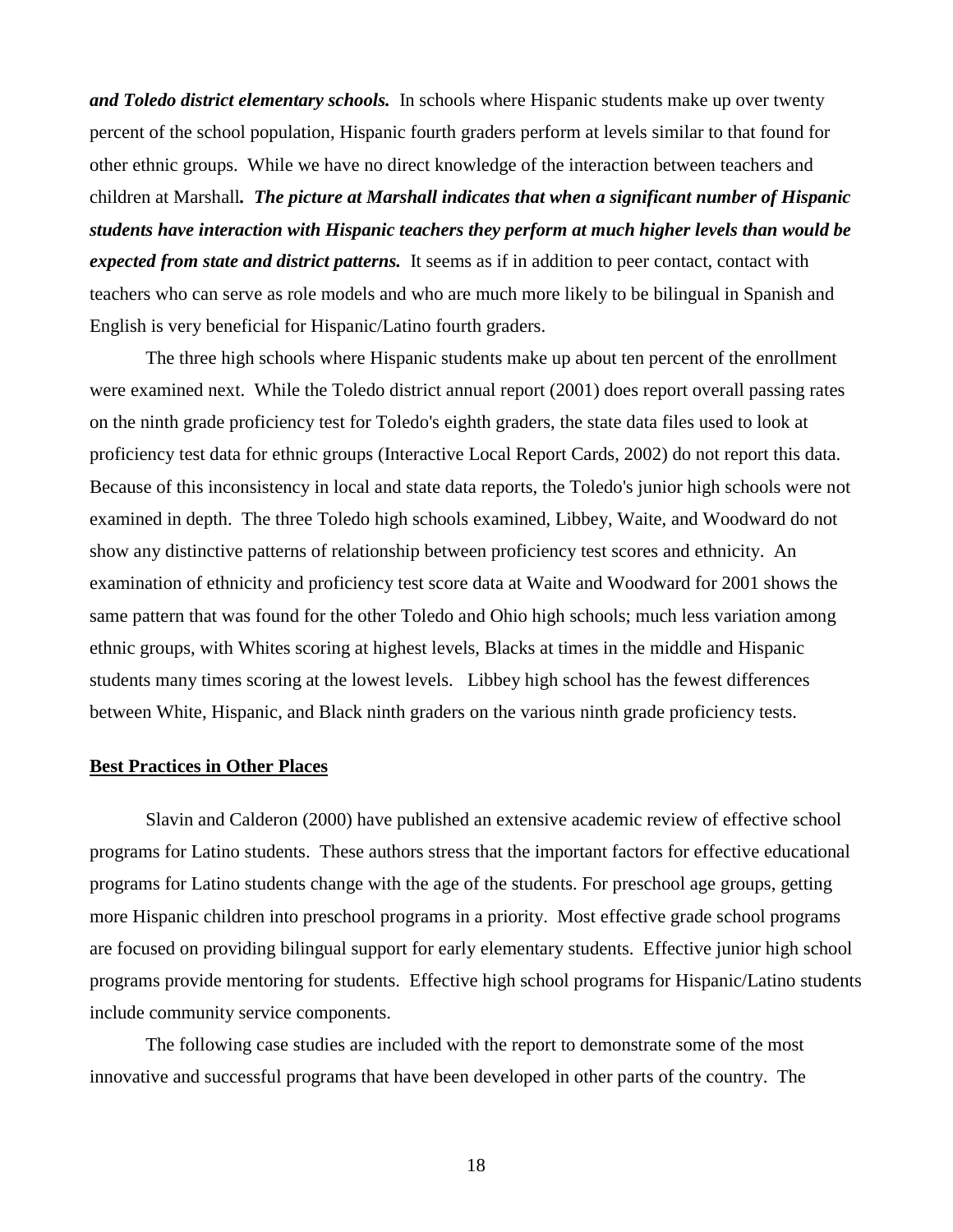programs described in these cases highlight important issues and factors that would facilitate work focused on improved educational attainments for Hispanic/Latino students in Toledo.

# Albuquerque- Career Development Program

The Albuquerque Public Schools (APS) employs 1800 educational assistants where more than 50% of the participants are Hispanic. APS has a career development program offering one-semester University of New Mexico (UNM) scholarships to ten teacher aides who have worked in the APS system for at least three years and who aspire to become teachers. The program gives the scholarship recipients leave time, financial assistance, and other support, as they become full-time students. APS, UNM, and the local affiliate of the American Federation of Teachers collaborate on this program. The Career Development Program ( Winograd, 2002) also funds a licensure program for mid-career adults with degrees in other fields who decide to become teachers. Federal funding for this project comes from Title I, Title VII, Special Education and Indian Education programs. Since its inception in 1991, 61 teacher aids have earned degrees in education along with teaching licenses. In 1995, the Career Development Program won the Association of Teacher Educators' Distinguished Teacher Education Award.

# Oakland California – Bridging Culture Project

The Bridging Cultures Project (grades k-5) in Oakland California (Trumbull, 2002) helps elementary teachers to become better informed about Hispanic culture and thus better able to serve Hispanic students and families. This professional development program focuses on the differences between individualism, often found in the American public education system, and the collectivist beliefs of many immigrant cultures. The US Dept. of Education's Office for Research and Improvement (OERI) funds this project. Evidence of success is seen with the teachers passing cultural lessons and insights to other teachers both inside and outside their schools through workshops, conference presentations, and courses for intern teachers. Professional development materials include success stories and strategies from teachers who work with Hispanic students. In Bridging Cultures' classrooms, parental participation has increased, and so has the rate of homework completion by students.

# Multi-State Initiative - ESTRELLA

ESTRELLA (Encouraging Students Through Technology to Reach High Expectations in Learning Lifeskills, and Achievement) (grades 8-12) The Migrant Education Program (MEP) funds ESTRELLA at \$400,000 per year from 1997-2002. ESTRELLA (2002) is a collaborative effort among Illinois, Montana, New York, and Texas educators. Participants use laptop computers to complete coursework toward graduation requirements. Classes are provided through NovaNET, an online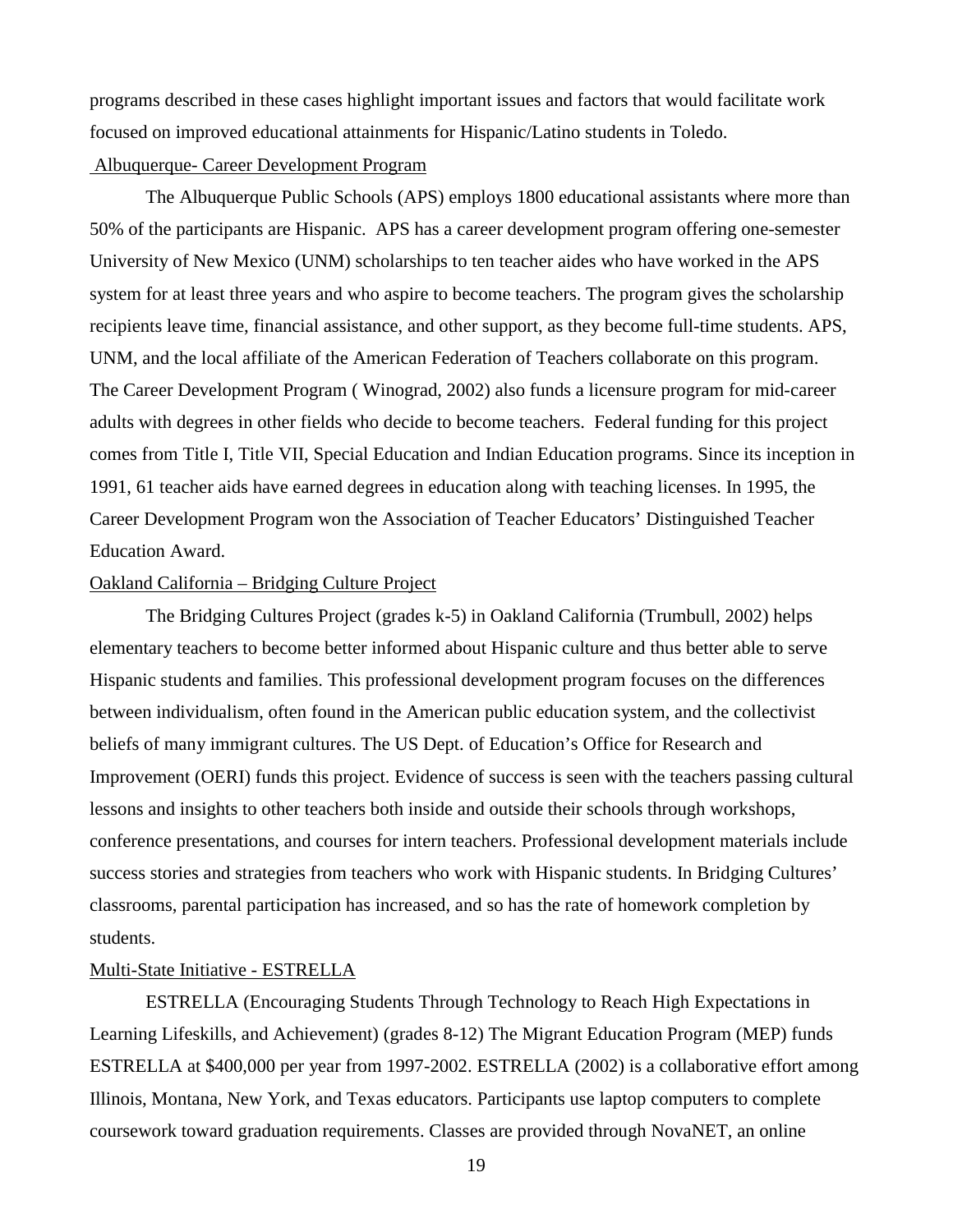academic network. Students also receive online and face-to-face academic support. ESTRELLA uses New Generation System Technology to identify students who migrate among participating communities. The program develops a student profile of demographic and academic information for each participant. Guidance counselors use the profile to recommend course work supports for students. Evidence of success is demonstrated with ESTRELLA students completing 41% of their courses through the project.

#### Multi-State Initiative – HBLI

The Hispanic Border Leadership Institute (HBLI) funded by the Kellogg Foundation is a consortium of eight higher education institutions serving five southwestern states. Contact information can be found at http://www.asu.edu/educ/hbli. The mission of the HBLI (2000) is to improve the education of Hispanics from pre-K to doctoral studies. By creating systemic change through :

- 1. Preparing a cadre of change agents to assume executive roles in K-12 schools, community colleges, higher education, state departments, professional associations, and the federal government.
- 2. Developing leadership skills of elected school board members, community college trustees and university regents conducting workshops to educate board members on issues surrounding Hispanic education to help affect change in their schools.
- 3. Helping state legislators to shape state laws through research and seminars, which inform them of issues and train them on how best to address these issues to change the condition of Hispanics.

# **Conclusions and Future Directions**

This examination of educational outcomes for Toledo's Hispanic/Latino children and youth leads to conclusions in three broad categories. The information gathered points to serious knowledge gaps that need to be filled. Studies of local and national best practices point out the importance of a holistic approach to the education of Hispanic/Latinos in Toledo. Coalitions with all area schools, with parents, with the community, and with the City of Toledo Hispanic Affairs Commission are needed to help Hispanic/Latino students in Toledo. And finally, these baseline findings on Hispanic/Latino educational attainment in Toledo point to a need for policy changes to improve educational achievement for Toledo's Hispanic/Latino students.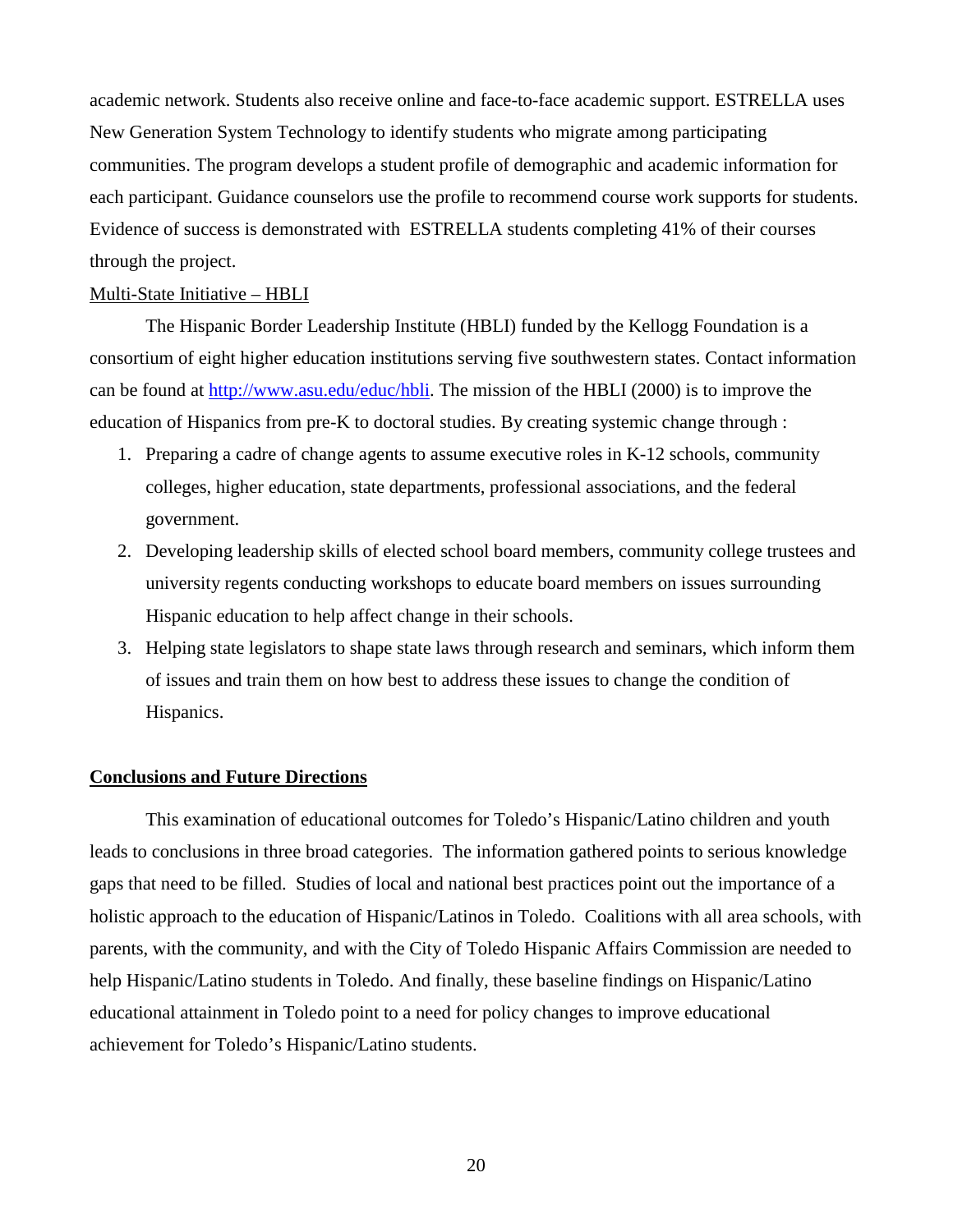## I. Knowledge Gaps

The knowledge gaps identified by this compilation of baseline information on Toledo's Hispanic/Latino students to some degree reflect dramatic changes in how school data is collected in Toledo and by the Ohio Department of Education. As proficiency tests have become the main focus of state and local educational policies, data is reported and organized to focus attention on proficiency test outcomes. For example high school completion/dropout rates for different ethnic groups used to be reported as part of the State of Ohio yearly report, these figures are not part of the new 2002 State report and are not available on the EMIS web site. Outcomes on the ninth and twelfth grade proficiency test scores for high schools students from different ethnic groups are available.

1. The Ohio Department of Education Educational Management Information System (EMIS) in addition to proficiency test data should continue to provide customary demographic and school outcome data collected for long term tracking purposes.

 The Toledo Public School District has done a good job in providing the consistent types of data on individual schools in its annual reports. This consistency allows analysis over time. However, local TPS information does not appear in the State system on a timely basis. Further, there are several categories of state EMIS data that are "voluntary" and which are not systematically reported by TPS, but which appear in an aggregated form in some local reports. To accurately assess the status and improvements of the schools and to assist students, this data should be entered into the EMIS database.

2. Information collected about Toledo public schools should be integrated into the Ohio EMIS in a timely manner.

 The picture of educational attainment for Toledo's Hispanic/Latino children and youth is incomplete without more thorough and standardized information from the Catholic schools in the Toledo area.

3. There is a need for standardized basic demographic data on Toledo's Catholic school students at elementary and high school levels.

## II. Coalition Building

 The evidence from the most successful programs for Hispanic/Latino students underscores the need for schools, colleges, and universities to join with local community groups, agencies, programs, and individuals to work for effective schools. As is often the case, people working toward similar goals in a community are not aware of others efforts in the same areas. The local business community,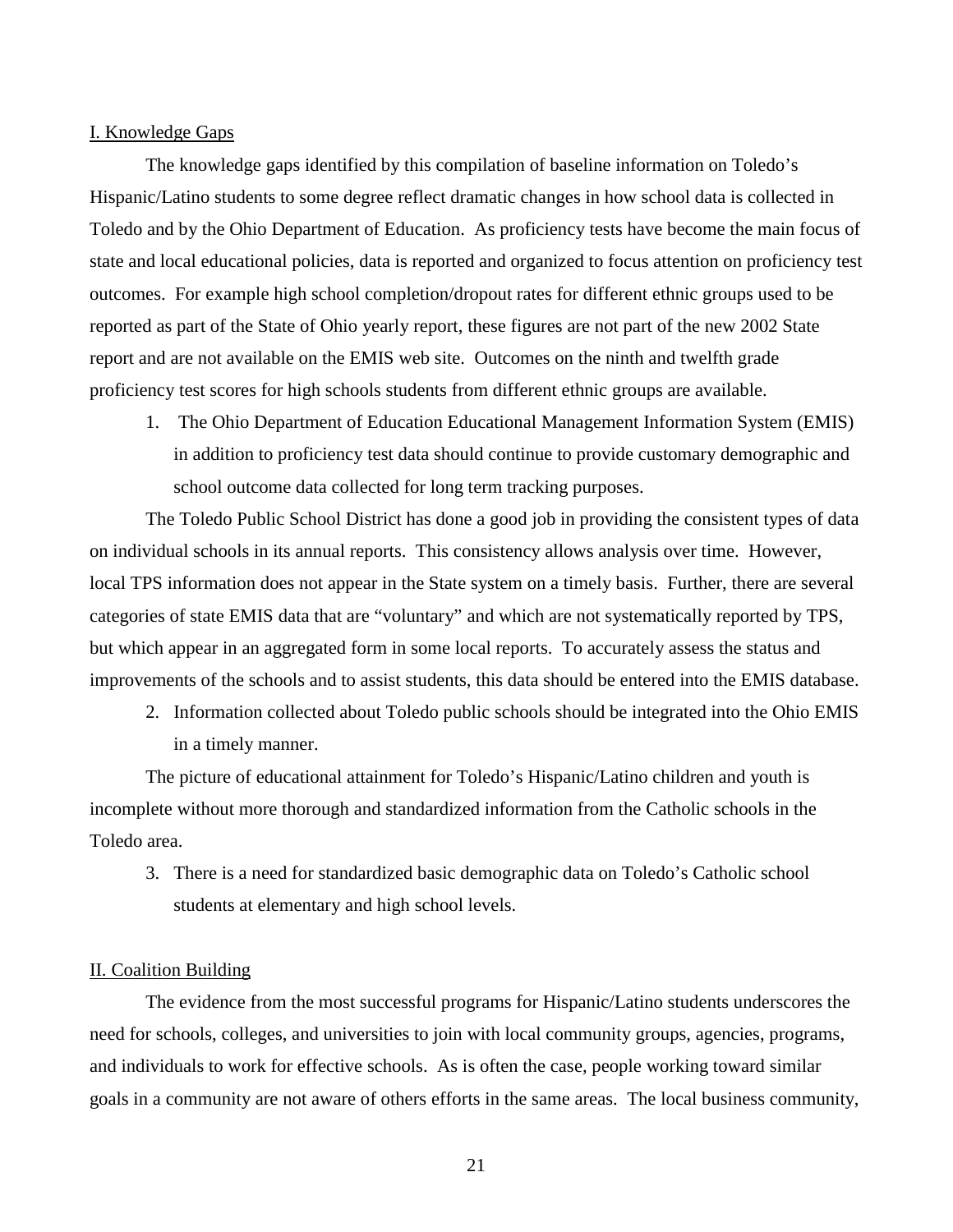chamber of commerce, and community-based organizations have also been found to be important stakeholders in efforts to improve schools for Hispanic/Latino students.

- 4. This study found the following federally funded programs working to improve educational opportunities for Hispanic/Latino students in our community. Establishing working relationships with these programs could improve outcomes for Toledo's Hispanic/Latino students.
	- a. Both the University of Toledo (UT) (focused in south Toledo) and Bowling Green State University (BGSU) (focused in east Toledo) have federally funded GEAR UP projects in place that are focused on getting more under-represented groups of students into college.
	- b. The University of Toledo's federally funded TRIO program is designed to recruit first generation college students into college and to provide support services for students under-prepared for college work.
	- c. Bowling Green State University has a federally funded program Partners in Context and Community to improve student's performance and teaching. The project is focused in east Toledo and in the neighborhoods around Leverette junior high and Woodward high school. Part of the project is recruiting and developing new teachers from the community.
	- d. Both UT and BGSU are partners on Toledo Area Partnership in Education Support Teachers as Resources as Improvement in Elementary Science (TAPESTRIES). Focused in science education Black and Hispanic/Latino students are among the targeted students groups for this project.
- 5. The information on effective national programs for Latino youth presented in this report provides crucial information applicable to Toledo's Hispanic/Latino students. Areas for new program development include the following:
	- a. Participation in early childhood programs has been identified as important for Hispanic children and families. It is important to encourage Hispanic families to enroll preschool aged children in early childhood education programs in Toledo.
	- b. Partnerships with Hispanic/Latino organizations and groups in the Toledo area would be a source of mentors that other programs have found to be particularly effective, especially with Hispanic/Latino junior high school students. These same local partnerships would provide the opportunities for community service that are found in effective programs for Hispanic/Latino high school students.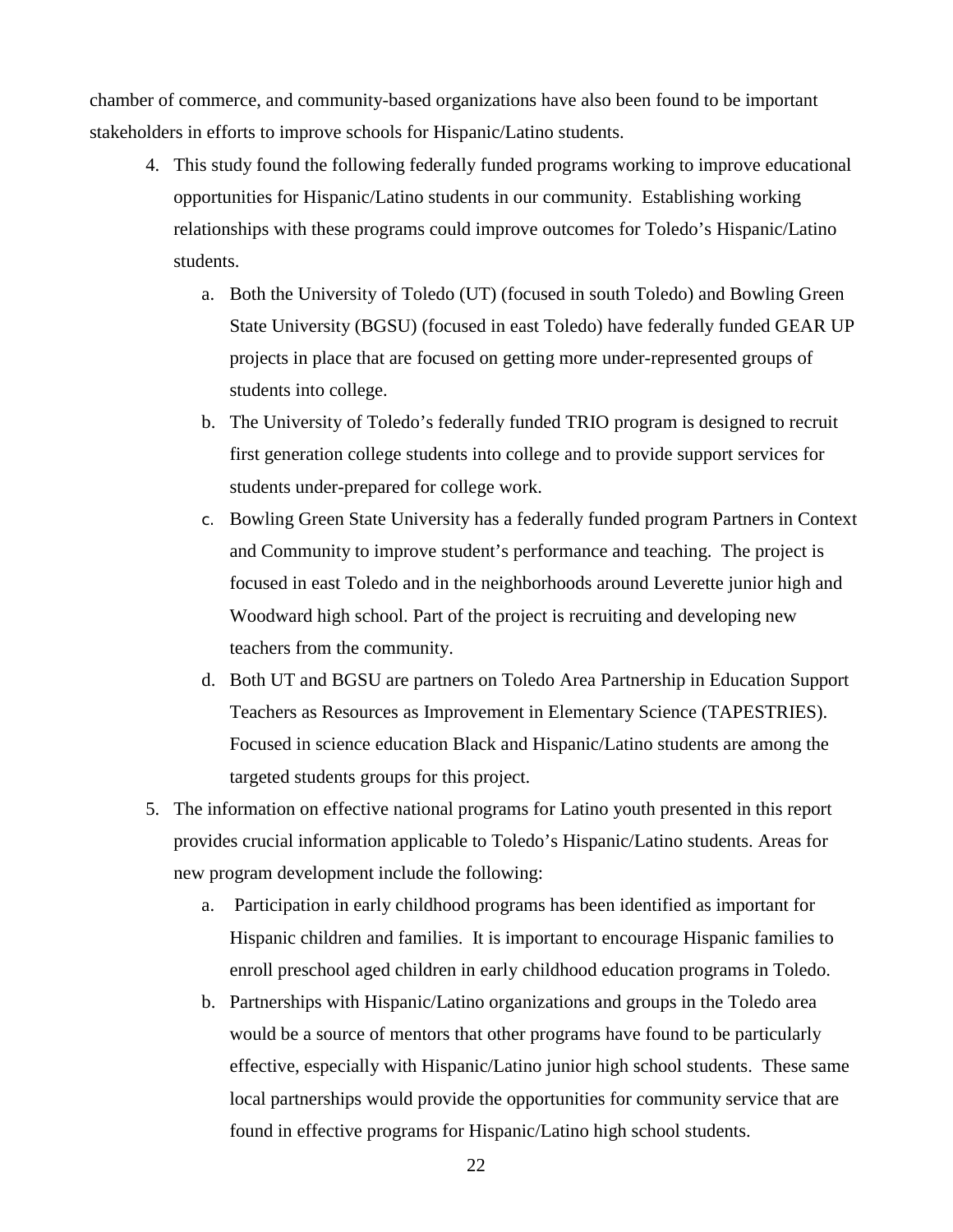c. The Hispanic Border Leadership Institute (HBLI) could be a good model for building community partnerships.

## III. Policy Considerations

All the models of best practices and the data from Toledo's school highlight the need for more Hispanic/Latino teachers in schools serving Hispanic/Latino students. In effective programs for Hispanic/Latino students, schools and colleges of education have recruited people into the teaching profession who helped diversify its ranks. They developed course work, practica, student teaching, and other experiences that helped all pre-service teachers to succeed with Hispanic students. Information on teaching careers and support programs was targeted at Hispanic/Latino students at the junior high school level in some programs. The governing bodies of the postsecondary education institutions in these effective programs required their faculty to create specialized programs to prepare teachers in methods of pedagogy appropriate for Hispanic students

- 6. There is a need for Toledo Public Schools to diversify their teacher workforce to include people with knowledge, language skills, and backgrounds that will enable them to better connect with Hispanic students and their parents. Alternative licensing programs for college educated Hispanic/Latinos in Toledo may be one method for achieving such goals in a timely manner.
- 7. Since limited English proficiency has been cited as a barrier for Hispanic/Latino students and their families by all researchers, the need for more bilingual teachers is clear. Toledo area teacher education programs and the Ohio Department of Education could consider adding requirements for second language study. Within the next fifteen to twenty years, one in four children in our schools will be a native Spanish speaker. Policies need to be put in place now to prepare for the demographic shifts in our student populations.

# **In Conclusion**

The authors of this report have prepared a baseline set of data on the education of Hispanic/Latino students in Toledo for the City of Toledo Commission for Hispanic/Latino Affairs. The report highlights the important areas for further research and for improvement. We thank the Commission for beginning this work to reach out to existing programs and community partners. Together we will improve educational opportunities for Hispanic/Latino students in Toledo.